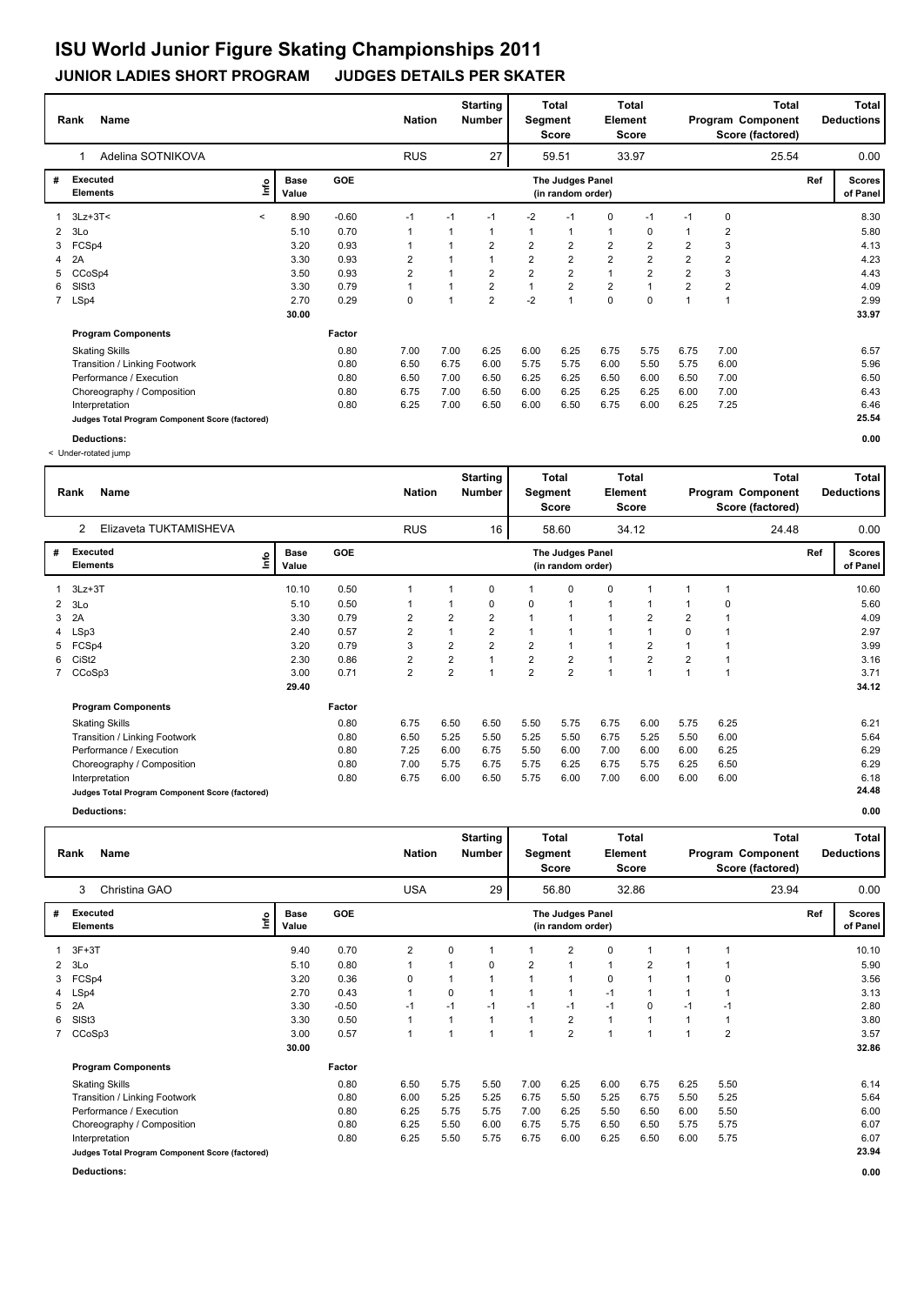## **JUNIOR LADIES SHORT PROGRAM JUDGES DETAILS PER SKATER**

|    | Name<br>Rank                                    |      |                      |        |            | <b>Nation</b> | <b>Starting</b><br>Number |                | Total<br>Segment<br>Score             | Element        | Total<br><b>Score</b> |          |      | Total<br>Program Component<br>Score (factored) |     | Total<br><b>Deductions</b> |
|----|-------------------------------------------------|------|----------------------|--------|------------|---------------|---------------------------|----------------|---------------------------------------|----------------|-----------------------|----------|------|------------------------------------------------|-----|----------------------------|
|    | Polina SHELEPEN<br>4                            |      |                      |        | <b>RUS</b> |               | 22                        |                | 56.58                                 |                | 33.86                 |          |      | 22.72                                          |     | 0.00                       |
| #  | Executed<br><b>Elements</b>                     | lnfo | <b>Base</b><br>Value | GOE    |            |               |                           |                | The Judges Panel<br>(in random order) |                |                       |          |      |                                                | Ref | <b>Scores</b><br>of Panel  |
|    | $1.3Lz+3T$                                      |      | 10.10                | 0.20   | 0          | 1             | $\mathbf 0$               | 0              | $\overline{2}$                        | 0              |                       | 0        | 0    |                                                |     | 10.30                      |
|    | $2$ $3$ Lo                                      |      | 5.10                 | 0.60   | 0          |               |                           | 0              | $\overline{2}$                        | $\mathbf{1}$   | $\overline{2}$        | $\Omega$ |      |                                                |     | 5.70                       |
| 3  | 2A                                              |      | 3.30                 | 0.57   | 1          |               | 2                         | $\Omega$       | $\overline{2}$                        | 1              |                       |          |      |                                                |     | 3.87                       |
|    | 4 FCSp4                                         |      | 3.20                 | 0.43   | 0          |               |                           | $\overline{1}$ | $\overline{1}$                        | $\overline{1}$ |                       |          | $-1$ |                                                |     | 3.63                       |
| 5  | SISt <sub>3</sub>                               |      | 3.30                 | 0.36   | 0          | 0             |                           |                |                                       | 1              |                       | $\Omega$ |      |                                                |     | 3.66                       |
| 6. | CCoSp4                                          |      | 3.50                 | 0.21   | 0          | 0             |                           | 0              | -1                                    | $\overline{1}$ | 0                     | $\Omega$ |      |                                                |     | 3.71                       |
|    | 7 LSp4                                          |      | 2.70                 | 0.29   | 0          | 0             | $\overline{1}$            | $\mathbf 0$    | $\overline{2}$                        | 1              | 0                     | 1        | 1    |                                                |     | 2.99                       |
|    |                                                 |      | 31.20                |        |            |               |                           |                |                                       |                |                       |          |      |                                                |     | 33.86                      |
|    | <b>Program Components</b>                       |      |                      | Factor |            |               |                           |                |                                       |                |                       |          |      |                                                |     |                            |
|    | <b>Skating Skills</b>                           |      |                      | 0.80   | 6.00       | 5.50          | 6.75                      | 6.00           | 6.00                                  | 5.50           | 6.50                  | 5.50     | 5.00 |                                                |     | 5.86                       |
|    | Transition / Linking Footwork                   |      |                      | 0.80   | 5.50       | 5.25          | 6.00                      | 5.25           | 5.75                                  | 5.25           | 6.00                  | 4.75     | 4.50 |                                                |     | 5.39                       |
|    | Performance / Execution                         |      |                      | 0.80   | 5.75       | 5.50          | 6.50                      | 5.50           | 6.50                                  | 5.75           | 6.25                  | 5.50     | 5.00 |                                                |     | 5.82                       |
|    | Choreography / Composition                      |      |                      | 0.80   | 5.50       | 5.50          | 6.25                      | 5.25           | 6.25                                  | 6.25           | 6.00                  | 5.25     | 5.00 |                                                |     | 5.71                       |
|    | Interpretation                                  |      |                      | 0.80   | 5.75       | 5.00          | 6.00                      | 5.25           | 6.50                                  | 6.00           | 6.25                  | 5.00     | 5.00 |                                                |     | 5.61                       |
|    | Judges Total Program Component Score (factored) |      |                      |        |            |               |                           |                |                                       |                |                       |          |      |                                                |     | 22.72                      |
|    | Deductions:                                     |      |                      |        |            |               |                           |                |                                       |                |                       |          |      |                                                |     | 0.00                       |

|   | <b>Name</b><br>Rank                             |                              |         | <b>Nation</b>  |                         | <b>Starting</b><br><b>Number</b> | Segment        | Total<br><b>Score</b>                 | Element        | <b>Total</b><br><b>Score</b> |                |                | Total<br>Program Component<br>Score (factored) |     | <b>Total</b><br><b>Deductions</b> |
|---|-------------------------------------------------|------------------------------|---------|----------------|-------------------------|----------------------------------|----------------|---------------------------------------|----------------|------------------------------|----------------|----------------|------------------------------------------------|-----|-----------------------------------|
|   | Agnes ZAWADZKI<br>5                             |                              |         | <b>USA</b>     |                         | 25                               |                | 53.17                                 |                | 29.95                        |                |                | 23.22                                          |     | 0.00                              |
| # | <b>Executed</b><br><b>Elements</b>              | <b>Base</b><br>١nf٥<br>Value | GOE     |                |                         |                                  |                | The Judges Panel<br>(in random order) |                |                              |                |                |                                                | Ref | <b>Scores</b><br>of Panel         |
|   | $3T+2T$                                         | 5.50                         | 0.70    |                | 1                       |                                  | 1              |                                       |                |                              |                |                |                                                |     | 6.20                              |
| 2 | 3Lo                                             | 5.10                         | $-0.50$ | 0              | $-2$                    | $-1$                             | 0              | $-1$                                  | 0              | $-1$                         | -1             | -1             |                                                |     | 4.60                              |
| 3 | LSp4                                            | 2.70                         | 0.79    | $\overline{2}$ | $\overline{\mathbf{c}}$ | $\overline{1}$                   | $\overline{2}$ | $\overline{2}$                        |                |                              |                | 2              |                                                |     | 3.49                              |
|   | FCSp4                                           | 3.20                         | 0.50    |                | 1                       |                                  |                | $\overline{2}$                        |                |                              |                |                |                                                |     | 3.70                              |
| 5 | SISt <sub>3</sub>                               | 3.30                         | 0.43    | 0              | 1                       |                                  |                |                                       |                |                              | 0              |                |                                                |     | 3.73                              |
| 6 | 2A                                              | 3.30                         | 0.43    |                | 1                       | 1                                |                |                                       | 0              | 0                            |                |                |                                                |     | 3.73                              |
|   | 7 CCoSp4                                        | 3.50                         | 1.00    | $\overline{2}$ | $\overline{2}$          | $\overline{2}$                   | $\overline{1}$ | $\overline{2}$                        | $\overline{2}$ | $\overline{2}$               | $\overline{2}$ | $\overline{2}$ |                                                |     | 4.50                              |
|   |                                                 | 26.60                        |         |                |                         |                                  |                |                                       |                |                              |                |                |                                                |     | 29.95                             |
|   | <b>Program Components</b>                       |                              | Factor  |                |                         |                                  |                |                                       |                |                              |                |                |                                                |     |                                   |
|   | <b>Skating Skills</b>                           |                              | 0.80    | 5.75           | 5.50                    | 6.00                             | 5.75           | 5.50                                  | 6.00           | 5.50                         | 6.25           | 6.25           |                                                |     | 5.82                              |
|   | Transition / Linking Footwork                   |                              | 0.80    | 5.25           | 5.00                    | 5.50                             | 5.25           | 5.00                                  | 6.00           | 4.75                         | 5.75           | 6.25           |                                                |     | 5.39                              |
|   | Performance / Execution                         |                              | 0.80    | 5.75           | 5.50                    | 6.00                             | 5.75           | 5.75                                  | 6.25           | 5.25                         | 6.75           | 6.75           |                                                |     | 5.96                              |
|   | Choreography / Composition                      |                              | 0.80    | 6.00           | 5.75                    | 6.00                             | 5.75           | 5.25                                  | 6.00           | 5.25                         | 6.50           | 6.50           |                                                |     | 5.89                              |
|   | Interpretation                                  |                              | 0.80    | 5.75           | 5.75                    | 5.75                             | 6.00           | 5.50                                  | 6.25           | 5.50                         | 6.75           | 6.75           |                                                |     | 5.96                              |
|   | Judges Total Program Component Score (factored) |                              |         |                |                         |                                  |                |                                       |                |                              |                |                |                                                |     | 23.22                             |
|   | Deductions:                                     |                              |         |                |                         |                                  |                |                                       |                |                              |                |                |                                                |     | 0.00                              |

|   | <b>Name</b><br>Rank                             |      |                      |            |                | <b>Nation</b> | <b>Starting</b><br>Number |      | Total<br>Segment<br>Score             | Element      | <b>Total</b><br>Score |                |                | <b>Total</b><br>Program Component<br>Score (factored) |     | Total<br><b>Deductions</b> |
|---|-------------------------------------------------|------|----------------------|------------|----------------|---------------|---------------------------|------|---------------------------------------|--------------|-----------------------|----------------|----------------|-------------------------------------------------------|-----|----------------------------|
|   | Miyabi OBA<br>6                                 |      |                      |            | <b>JPN</b>     |               | 5                         |      | 51.82                                 |              | 30.47                 |                |                | 21.35                                                 |     | 0.00                       |
| # | <b>Executed</b><br><b>Elements</b>              | lnfo | <b>Base</b><br>Value | <b>GOE</b> |                |               |                           |      | The Judges Panel<br>(in random order) |              |                       |                |                |                                                       | Ref | <b>Scores</b><br>of Panel  |
|   | 3S+3T                                           |      | 8.30                 | 0.80       | $\overline{2}$ |               | 1                         |      |                                       | 1            |                       | $\Omega$       | $\overline{2}$ |                                                       |     | 9.10                       |
| 2 | 2A                                              |      | 3.30                 | 0.36       | $\overline{2}$ | 0             | 0                         |      | 0                                     | 1            |                       |                |                |                                                       |     | 3.66                       |
| 3 | FCSp3                                           |      | 2.80                 | 0.43       |                |               | 0                         | 0    | $\mathbf{1}$                          | 1            |                       |                |                |                                                       |     | 3.23                       |
| 4 | 3Lo                                             |      | 5.10                 | 0.50       | $\overline{2}$ |               |                           | $-1$ | 0                                     | $\mathbf{1}$ |                       | $\Omega$       |                |                                                       |     | 5.60                       |
| 5 | LSp3                                            |      | 2.40                 | $-0.04$    | 0              | $-1$          | 0                         | $-1$ | 0                                     | 0            |                       | 0              | 0              |                                                       |     | 2.36                       |
| 6 | SISt <sub>2</sub>                               |      | 2.30                 | 0.43       |                |               | 1                         | 0    | 1                                     | $\mathbf{1}$ | $\overline{2}$        | 0              |                |                                                       |     | 2.73                       |
|   | 7 CCoSp4                                        |      | 3.50                 | 0.29       | $\overline{1}$ | 0             | 0                         | 1    | 0                                     | $\mathbf{1}$ | $\overline{1}$        | $\overline{1}$ | 0              |                                                       |     | 3.79                       |
|   |                                                 |      | 27.70                |            |                |               |                           |      |                                       |              |                       |                |                |                                                       |     | 30.47                      |
|   | <b>Program Components</b>                       |      |                      | Factor     |                |               |                           |      |                                       |              |                       |                |                |                                                       |     |                            |
|   | <b>Skating Skills</b>                           |      |                      | 0.80       | 6.00           | 6.00          | 5.75                      | 5.00 | 4.75                                  | 5.50         | 6.25                  | 5.50           | 5.50           |                                                       |     | 5.61                       |
|   | Transition / Linking Footwork                   |      |                      | 0.80       | 5.75           | 5.00          | 5.25                      | 4.00 | 4.25                                  | 5.25         | 6.25                  | 5.25           | 5.00           |                                                       |     | 5.11                       |
|   | Performance / Execution                         |      |                      | 0.80       | 6.00           | 5.50          | 5.50                      | 4.50 | 4.50                                  | 5.75         | 6.00                  | 5.50           | 5.50           |                                                       |     | 5.46                       |
|   | Choreography / Composition                      |      |                      | 0.80       | 5.50           | 5.50          | 5.75                      | 4.25 | 4.25                                  | 5.00         | 6.25                  | 5.50           | 5.00           |                                                       |     | 5.21                       |
|   | Interpretation                                  |      |                      | 0.80       | 5.75           | 5.50          | 5.25                      | 4.00 | 4.50                                  | 5.25         | 6.50                  | 5.50           | 5.25           |                                                       |     | 5.29                       |
|   | Judges Total Program Component Score (factored) |      |                      |            |                |               |                           |      |                                       |              |                       |                |                |                                                       |     | 21.35                      |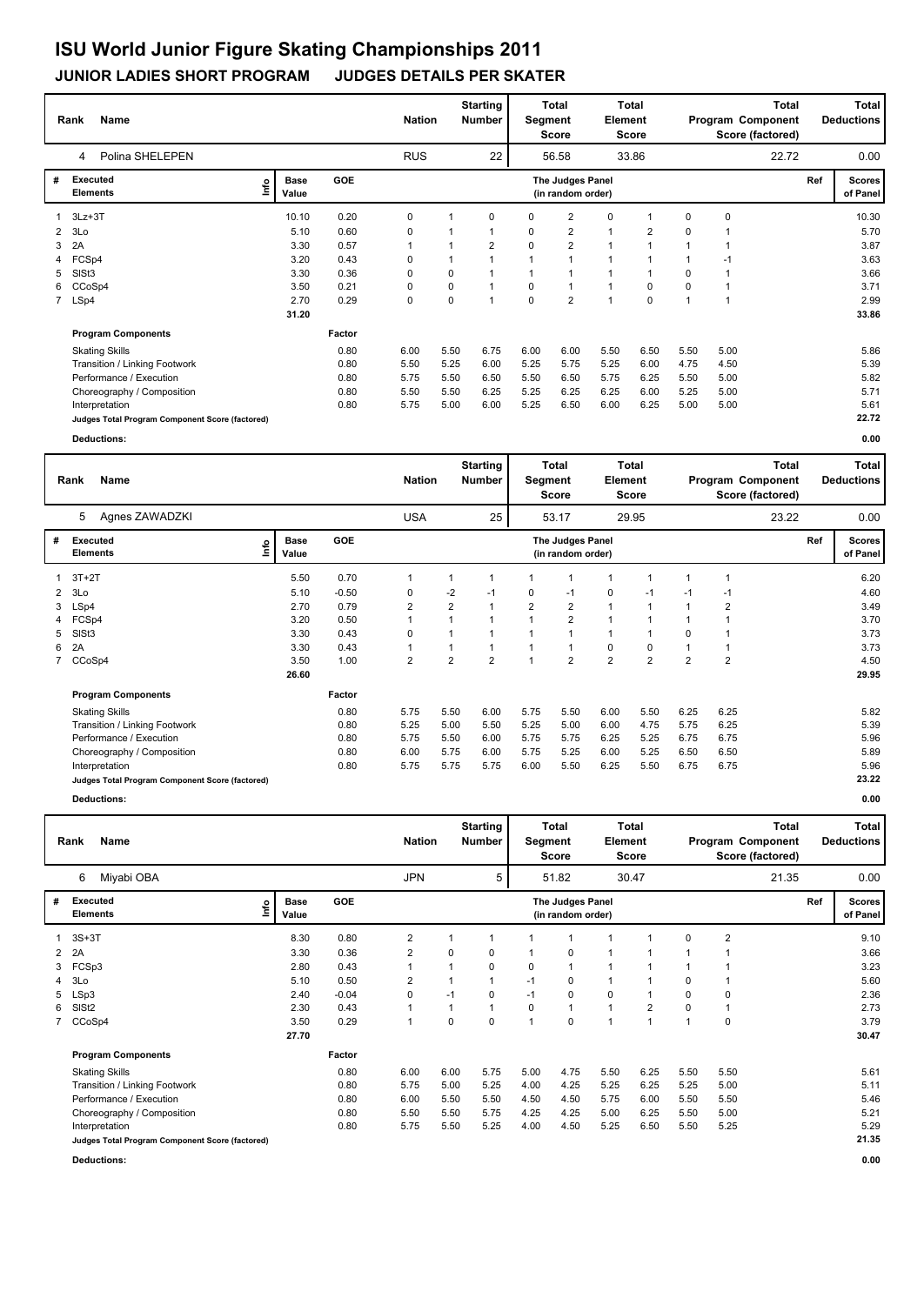## **JUNIOR LADIES SHORT PROGRAM JUDGES DETAILS PER SKATER**

|   | <b>Name</b><br>Rank                             |              |                      |         | <b>Nation</b> |      | <b>Starting</b><br><b>Number</b> | Segment        | <b>Total</b><br>Score                 | Element        | Total<br><b>Score</b> |             |      | Total<br>Program Component<br>Score (factored) |     | Total<br><b>Deductions</b> |
|---|-------------------------------------------------|--------------|----------------------|---------|---------------|------|----------------------------------|----------------|---------------------------------------|----------------|-----------------------|-------------|------|------------------------------------------------|-----|----------------------------|
|   | Risa SHOJI                                      |              |                      |         | <b>JPN</b>    |      | 11                               |                | 51.49                                 |                | 28.89                 |             |      | 22.60                                          |     | 0.00                       |
| # | <b>Executed</b><br><b>Elements</b>              | ١nf٥         | <b>Base</b><br>Value | GOE     |               |      |                                  |                | The Judges Panel<br>(in random order) |                |                       |             |      |                                                | Ref | <b>Scores</b><br>of Panel  |
|   | $3S+3T$                                         |              | 8.30                 | 0.70    | 1             | 2    |                                  |                | $\mathbf 1$                           |                |                       |             |      |                                                |     | 9.00                       |
|   | $2$ $3$ Lo $\le$                                | $\checkmark$ | 3.60                 | $-1.30$ | $-1$          | $-2$ | $-2$                             | $-2$           | $-2$                                  | $-2$           | $-2$                  | $-2$        | $-1$ |                                                |     | 2.30                       |
|   | 3 CCoSp4                                        |              | 3.50                 | 0.29    | 0             | 0    | $\mathbf{1}$                     |                | $\mathbf{1}$                          | $\mathbf{1}$   | 0                     | $\Omega$    |      |                                                |     | 3.79                       |
|   | 4 2A                                            |              | 3.30                 | 0.43    | 0             |      |                                  |                | $\overline{1}$                        |                | 0                     |             |      |                                                |     | 3.73                       |
| 5 | FCSp3                                           |              | 2.80                 | 0.36    | 1             | 0    |                                  |                | $\mathbf 1$                           |                | 0                     | $\mathbf 0$ |      |                                                |     | 3.16                       |
| 6 | SISt <sub>3</sub>                               |              | 3.30                 | 0.71    | 1             |      | $\overline{2}$                   | $\overline{2}$ | $\overline{2}$                        | $\overline{2}$ | и                     |             |      |                                                |     | 4.01                       |
|   | 7 LSp3                                          |              | 2.40                 | 0.50    | 1             |      | $\mathbf{1}$                     |                | $\overline{1}$                        | $\overline{2}$ | 1                     | $\mathbf 0$ |      |                                                |     | 2.90                       |
|   |                                                 |              | 27.20                |         |               |      |                                  |                |                                       |                |                       |             |      |                                                |     | 28.89                      |
|   | <b>Program Components</b>                       |              |                      | Factor  |               |      |                                  |                |                                       |                |                       |             |      |                                                |     |                            |
|   | <b>Skating Skills</b>                           |              |                      | 0.80    | 5.25          | 5.75 | 5.75                             | 5.50           | 6.00                                  | 6.00           | 6.00                  | 6.00        | 5.75 |                                                |     | 5.82                       |
|   | Transition / Linking Footwork                   |              |                      | 0.80    | 4.75          | 5.25 | 5.25                             | 4.75           | 5.75                                  | 6.00           | 5.50                  | 5.50        | 5.75 |                                                |     | 5.39                       |
|   | Performance / Execution                         |              |                      | 0.80    | 5.00          | 5.00 | 5.50                             | 5.00           | 5.75                                  | 6.25           | 5.50                  | 5.75        | 6.00 |                                                |     | 5.50                       |
|   | Choreography / Composition                      |              |                      | 0.80    | 4.75          | 6.00 | 5.75                             | 5.50           | 6.00                                  | 6.50           | 5.75                  | 5.75        | 6.00 |                                                |     | 5.82                       |
|   | Interpretation                                  |              |                      | 0.80    | 4.25          | 6.00 | 5.75                             | 5.00           | 6.25                                  | 6.50           | 5.75                  | 5.25        | 6.00 |                                                |     | 5.71                       |
|   | Judges Total Program Component Score (factored) |              |                      |         |               |      |                                  |                |                                       |                |                       |             |      |                                                |     | 22.60                      |
|   | Deductions:                                     |              |                      |         |               |      |                                  |                |                                       |                |                       |             |      |                                                |     | 0.00                       |

< Under-rotated jump

|   | <b>Name</b><br>Rank                             |                            |            | <b>Nation</b> |                | <b>Starting</b><br><b>Number</b> | Segment  | Total<br>Score                        | Element        | <b>Total</b><br>Score |                |      | <b>Total</b><br>Program Component<br>Score (factored) |     | <b>Total</b><br><b>Deductions</b> |
|---|-------------------------------------------------|----------------------------|------------|---------------|----------------|----------------------------------|----------|---------------------------------------|----------------|-----------------------|----------------|------|-------------------------------------------------------|-----|-----------------------------------|
|   | Zijun LI<br>8                                   |                            |            | <b>CHN</b>    |                | 15                               |          | 51.00                                 |                | 29.84                 |                |      | 21.16                                                 |     | 0.00                              |
| # | Executed<br><b>Elements</b>                     | <b>Base</b><br>۴۵<br>Value | <b>GOE</b> |               |                |                                  |          | The Judges Panel<br>(in random order) |                |                       |                |      |                                                       | Ref | <b>Scores</b><br>of Panel         |
|   | $3F+2T$                                         | 6.70                       | 0.30       | 0             | 1              |                                  | 0        | 1                                     | 0              | 0                     | 0              |      |                                                       |     | 7.00                              |
|   | $2 \quad 3Lo$                                   | 5.10                       | $-0.30$    | $-1$          | 0              | $-1$                             | 0        | $-1$                                  | $-1$           | 0                     | 0              | 0    |                                                       |     | 4.80                              |
| 3 | LSp4                                            | 2.70                       | 1.00       | $\mathbf{1}$  | $\overline{2}$ | $\overline{2}$                   | 3        | 3                                     | $\overline{2}$ | 1                     | $\overline{2}$ | 2    |                                                       |     | 3.70                              |
| 4 | 2A                                              | 3.30                       | 0.29       | 0             | 0              |                                  | 0        | 1                                     | 0              | $\mathbf 1$           |                |      |                                                       |     | 3.59                              |
| 5 | CCoSp4                                          | 3.50                       | 0.43       |               | $\mathbf{1}$   |                                  | $\Omega$ | 1                                     | 0              |                       |                |      |                                                       |     | 3.93                              |
| 6 | SISt <sub>3</sub>                               | 3.30                       | 0.43       | 0             | 2              |                                  | 1        | 1                                     | 1              | $\mathbf 1$           | 0              |      |                                                       |     | 3.73                              |
|   | 7 FCSp3                                         | 2.80                       | 0.29       | $\mathbf 0$   | $\mathbf{1}$   | $\Omega$                         | $\Omega$ | $\overline{2}$                        | $\overline{ }$ |                       | $\Omega$       |      |                                                       |     | 3.09                              |
|   |                                                 | 27.40                      |            |               |                |                                  |          |                                       |                |                       |                |      |                                                       |     | 29.84                             |
|   | <b>Program Components</b>                       |                            | Factor     |               |                |                                  |          |                                       |                |                       |                |      |                                                       |     |                                   |
|   | <b>Skating Skills</b>                           |                            | 0.80       | 5.25          | 6.00           | 5.75                             | 5.50     | 5.50                                  | 4.75           | 5.50                  | 5.75           | 5.50 |                                                       |     | 5.54                              |
|   | Transition / Linking Footwork                   |                            | 0.80       | 5.25          | 4.75           | 5.25                             | 5.25     | 5.00                                  | 4.25           | 4.75                  | 5.25           | 4.75 |                                                       |     | 5.00                              |
|   | Performance / Execution                         |                            | 0.80       | 5.50          | 5.25           | 5.50                             | 5.75     | 5.25                                  | 5.00           | 5.00                  | 5.75           | 5.50 |                                                       |     | 5.39                              |
|   | Choreography / Composition                      |                            | 0.80       | 5.25          | 5.00           | 5.75                             | 5.75     | 5.50                                  | 5.00           | 5.25                  | 5.75           | 5.25 |                                                       |     | 5.39                              |
|   | Interpretation                                  |                            | 0.80       | 5.25          | 5.00           | 5.25                             | 5.75     | 5.00                                  | 4.75           | 5.00                  | 5.50           | 5.00 |                                                       |     | 5.14                              |
|   | Judges Total Program Component Score (factored) |                            |            |               |                |                                  |          |                                       |                |                       |                |      |                                                       |     | 21.16                             |
|   |                                                 |                            |            |               |                |                                  |          |                                       |                |                       |                |      |                                                       |     |                                   |

|   | Name<br>Rank                                    |          |                      |         | <b>Nation</b>  |      | <b>Starting</b><br>Number | Segment        | <b>Total</b><br><b>Score</b>          | <b>Element</b> | <b>Total</b><br>Score |      |      | <b>Total</b><br>Program Component<br>Score (factored) |     | Total<br><b>Deductions</b> |
|---|-------------------------------------------------|----------|----------------------|---------|----------------|------|---------------------------|----------------|---------------------------------------|----------------|-----------------------|------|------|-------------------------------------------------------|-----|----------------------------|
|   | Yretha SILETE<br>9                              |          |                      |         | <b>FRA</b>     |      | 26                        |                | 50.24                                 |                | 28.69                 |      |      | 21.55                                                 |     | 0.00                       |
| # | <b>Executed</b><br><b>Elements</b>              | <b>L</b> | <b>Base</b><br>Value | GOE     |                |      |                           |                | The Judges Panel<br>(in random order) |                |                       |      |      |                                                       | Ref | <b>Scores</b><br>of Panel  |
|   | 3F+2T                                           |          | 6.70                 | 0.50    | $\mathbf{1}$   | 1    |                           | $\overline{2}$ | 0                                     | 1              | $\Omega$              | 0    | 1    |                                                       |     | 7.20                       |
| 2 | 3Lo                                             |          | 5.10                 | $-0.10$ | 0              | 0    | 0                         | 0              | $-1$                                  | 0              | 0                     | $-2$ | 0    |                                                       |     | 5.00                       |
| 3 | SISt <sub>2</sub>                               |          | 2.30                 | 0.14    | 0              | 0    | 0                         |                | 0                                     | 0              | 0                     | 1    |      |                                                       |     | 2.44                       |
| 4 | LSp3                                            |          | 2.40                 | 0.50    | 1              | 1    |                           |                | $\overline{1}$                        | 1              | 1                     | 0    | 1    |                                                       |     | 2.90                       |
| 5 | 2A                                              |          | 3.30                 | 0.36    | 1              | 0    |                           | 2              | 1                                     | 0              |                       |      | 0    |                                                       |     | 3.66                       |
|   | 6 FCSp4                                         |          | 3.20                 | 0.50    | $\overline{2}$ | 1    | 0                         | $\overline{2}$ | 1                                     | 1              | $\overline{1}$        | 0    | 1    |                                                       |     | 3.70                       |
|   | 7 CCoSp4                                        |          | 3.50                 | 0.29    | $\overline{1}$ | 0    | $\Omega$                  | 1              | 1                                     | $\mathbf{1}$   | $\Omega$              | 1    | 0    |                                                       |     | 3.79                       |
|   |                                                 |          | 26.50                |         |                |      |                           |                |                                       |                |                       |      |      |                                                       |     | 28.69                      |
|   | <b>Program Components</b>                       |          |                      | Factor  |                |      |                           |                |                                       |                |                       |      |      |                                                       |     |                            |
|   | <b>Skating Skills</b>                           |          |                      | 0.80    | 5.25           | 5.75 | 5.50                      | 5.50           | 6.00                                  | 6.50           | 5.50                  | 5.00 | 5.00 |                                                       |     | 5.50                       |
|   | Transition / Linking Footwork                   |          |                      | 0.80    | 4.75           | 5.25 | 4.75                      | 5.00           | 5.75                                  | 6.25           | 5.25                  | 4.50 | 4.75 |                                                       |     | 5.07                       |
|   | Performance / Execution                         |          |                      | 0.80    | 5.50           | 5.75 | 5.50                      | 5.75           | 6.25                                  | 6.00           | 5.50                  | 4.75 | 5.25 |                                                       |     | 5.61                       |
|   | Choreography / Composition                      |          |                      | 0.80    | 5.25           | 5.00 | 5.25                      | 5.25           | 6.00                                  | 6.00           | 5.50                  | 5.00 | 5.00 |                                                       |     | 5.32                       |
|   | Interpretation                                  |          |                      | 0.80    | 5.50           | 5.25 | 5.50                      | 5.75           | 6.00                                  | 6.00           | 5.00                  | 5.00 | 5.00 |                                                       |     | 5.43                       |
|   | Judges Total Program Component Score (factored) |          |                      |         |                |      |                           |                |                                       |                |                       |      |      |                                                       |     | 21.55                      |
|   | Deductions:                                     |          |                      |         |                |      |                           |                |                                       |                |                       |      |      |                                                       |     | 0.00                       |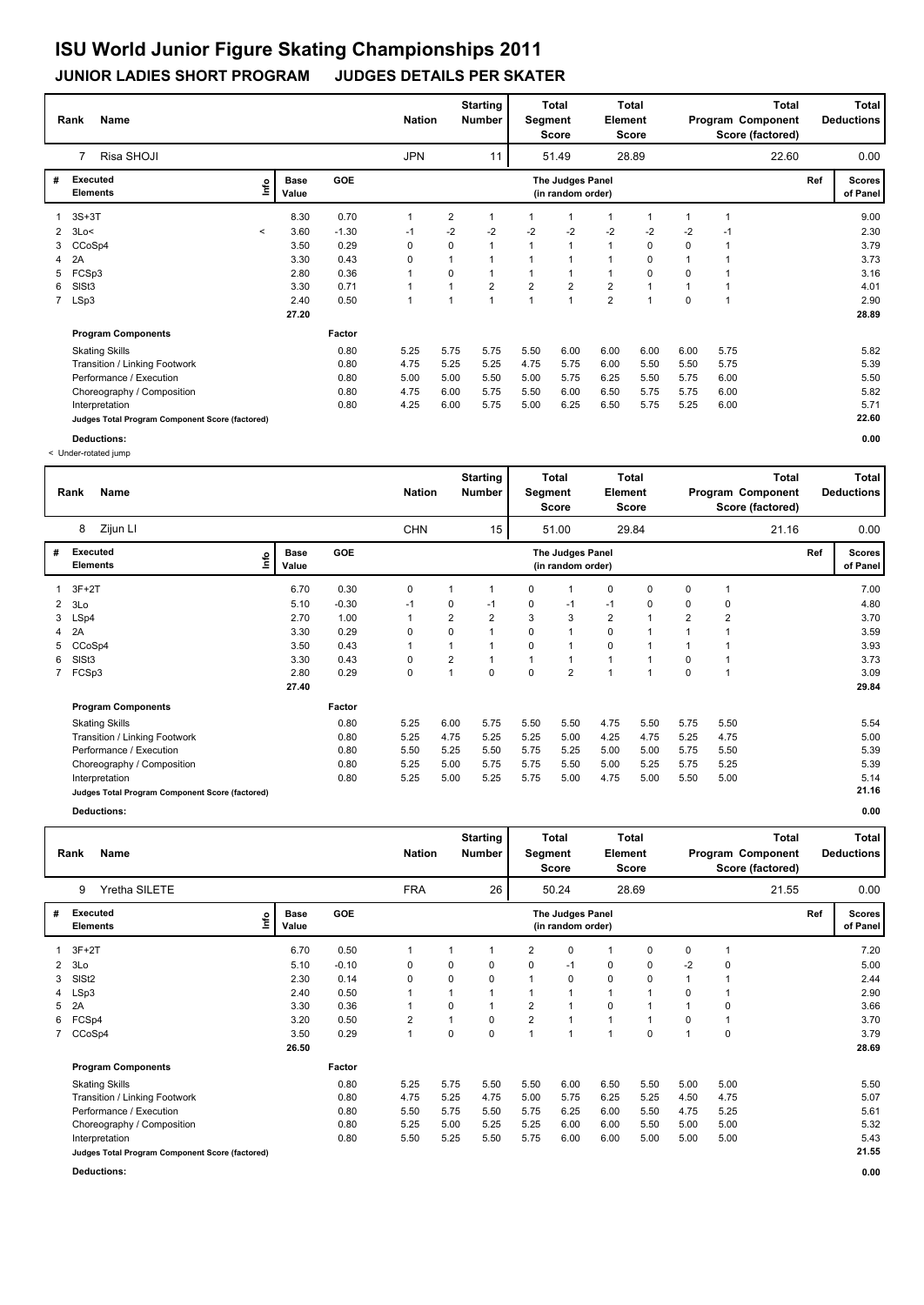### **JUNIOR LADIES SHORT PROGRAM JUDGES DETAILS PER SKATER**

|    | <b>Name</b><br>Rank                             |      |                      |            | <b>Nation</b>  |      | <b>Starting</b><br><b>Number</b> | Segment        | <b>Total</b><br><b>Score</b>          | Element        | Total<br><b>Score</b> |                |                | <b>Total</b><br>Program Component<br>Score (factored) |     | Total<br><b>Deductions</b> |
|----|-------------------------------------------------|------|----------------------|------------|----------------|------|----------------------------------|----------------|---------------------------------------|----------------|-----------------------|----------------|----------------|-------------------------------------------------------|-----|----------------------------|
|    | Courtney HICKS<br>10                            |      |                      |            | <b>USA</b>     |      |                                  |                | 49.98                                 |                | 29.20                 |                |                | 20.78                                                 |     | 0.00                       |
| #  | Executed<br><b>Elements</b>                     | ١nfo | <b>Base</b><br>Value | <b>GOE</b> |                |      |                                  |                | The Judges Panel<br>(in random order) |                |                       |                |                |                                                       | Ref | <b>Scores</b><br>of Panel  |
|    | $1.3F+3T<<$                                     | <<   | 6.70                 | $-1.20$    | 0              | $-2$ | $-2$                             | $-2$           | $-2$                                  | $-1$           | $-1$                  | $-2$           | $-2$           |                                                       |     | 5.50                       |
| 2  | 2A                                              |      | 3.30                 | 0.21       | 0              | 0    | 1                                | 0              | 0                                     | $\mathbf{1}$   | $\mathbf 1$           | 0              |                |                                                       |     | 3.51                       |
| 3  | 3Lo                                             |      | 5.10                 | 0.10       | 1              | 0    | 0                                | $-1$           | 0                                     | 0              | 1                     | $-1$           | $\overline{2}$ |                                                       |     | 5.20                       |
|    | 4 LSp4                                          |      | 2.70                 | 0.50       | $\overline{2}$ | 0    |                                  | $\mathbf{1}$   | $\mathbf{1}$                          | $\overline{1}$ |                       | $\overline{1}$ |                |                                                       |     | 3.20                       |
| 5. | FCSp4                                           |      | 3.20                 | 0.50       | 1              |      |                                  |                | -1                                    |                |                       |                |                |                                                       |     | 3.70                       |
| 6. | CiSt3                                           |      | 3.30                 | 0.43       | 2              | 0    |                                  | 0              | 0                                     | 1              |                       | $\overline{2}$ |                |                                                       |     | 3.73                       |
|    | 7 CCoSp4                                        |      | 3.50                 | 0.86       | 3              |      | $\overline{2}$                   | $\overline{2}$ | $\overline{1}$                        | $\overline{2}$ | $\overline{2}$        | $\overline{2}$ | $\mathbf 0$    |                                                       |     | 4.36                       |
|    |                                                 |      | 27.80                |            |                |      |                                  |                |                                       |                |                       |                |                |                                                       |     | 29.20                      |
|    | <b>Program Components</b>                       |      |                      | Factor     |                |      |                                  |                |                                       |                |                       |                |                |                                                       |     |                            |
|    | <b>Skating Skills</b>                           |      |                      | 0.80       | 5.00           | 5.25 | 5.75                             | 4.50           | 5.25                                  | 5.75           | 6.00                  | 5.00           | 5.50           |                                                       |     | 5.36                       |
|    | Transition / Linking Footwork                   |      |                      | 0.80       | 4.50           | 5.00 | 5.50                             | 4.75           | 5.25                                  | 5.00           | 5.25                  | 4.75           | 4.75           |                                                       |     | 4.96                       |
|    | Performance / Execution                         |      |                      | 0.80       | 4.25           | 5.25 | 5.75                             | 5.00           | 5.50                                  | 5.50           | 5.75                  | 5.00           | 5.25           |                                                       |     | 5.32                       |
|    | Choreography / Composition                      |      |                      | 0.80       | 4.50           | 5.00 | 6.00                             | 5.00           | 5.50                                  | 5.25           | 5.75                  | 5.00           | 5.50           |                                                       |     | 5.29                       |
|    | Interpretation                                  |      |                      | 0.80       | 4.50           | 4.75 | 5.75                             | 4.50           | 5.25                                  | 5.00           | 5.25                  | 5.25           | 5.25           |                                                       |     | 5.04                       |
|    | Judges Total Program Component Score (factored) |      |                      |            |                |      |                                  |                |                                       |                |                       |                |                |                                                       |     | 20.78                      |
|    | Deductions:                                     |      |                      |            |                |      |                                  |                |                                       |                |                       |                |                |                                                       |     | 0.00                       |

<< Downgraded jump

|   | <b>Name</b><br>Rank                             |         |                      |            | <b>Nation</b> |                | <b>Starting</b><br><b>Number</b> | Segment      | <b>Total</b><br><b>Score</b>          | Element        | Total<br>Score |          |                | <b>Total</b><br>Program Component<br>Score (factored) |     | <b>Total</b><br><b>Deductions</b> |
|---|-------------------------------------------------|---------|----------------------|------------|---------------|----------------|----------------------------------|--------------|---------------------------------------|----------------|----------------|----------|----------------|-------------------------------------------------------|-----|-----------------------------------|
|   | Yuki NISHINO<br>11                              |         |                      |            | <b>JPN</b>    |                | 23                               |              | 46.09                                 |                | 23.92          |          |                | 22.17                                                 |     | 0.00                              |
| # | Executed<br><b>Elements</b>                     | lnfo    | <b>Base</b><br>Value | <b>GOE</b> |               |                |                                  |              | The Judges Panel<br>(in random order) |                |                |          |                |                                                       | Ref | <b>Scores</b><br>of Panel         |
|   | $3Lz<+2T$                                       | $\prec$ | 5.60                 | $-0.70$    | $-2$          | $-1$           | $-1$                             | $-1$         | $-1$                                  | $-1$           | $-1$           | 0        | $-1$           |                                                       |     | 4.90                              |
|   | $2$ 3Lo<                                        | $\,<$   | 3.60                 | $-0.70$    | $-2$          | $-1$           | $-1$                             | $-1$         | 0                                     | 0              | $-1$           | $-1$     | $-2$           |                                                       |     | 2.90                              |
| 3 | 2A                                              |         | 3.30                 | 0.07       | 0             | $\mathbf 0$    | 0                                | $\Omega$     | 0                                     | $\mathbf 0$    | 1              |          | 0              |                                                       |     | 3.37                              |
|   | 4 CCoSp4                                        |         | 3.50                 | 0.71       |               | $\overline{2}$ |                                  |              | 2                                     |                | 2              | 2        |                |                                                       |     | 4.21                              |
| 5 | FCSp1                                           |         | 1.90                 | $-0.06$    | $-1$          | 0              | $-1$                             | $\mathbf 1$  |                                       | 0              | $-2$           | $\Omega$ | $-1$           |                                                       |     | 1.84                              |
| 6 | SISt <sub>3</sub>                               |         | 3.30                 | 0.36       | $\mathbf{1}$  | $\overline{2}$ | $\mathbf 0$                      | $\Omega$     |                                       | $\mathbf 0$    | $\mathbf{1}$   |          |                |                                                       |     | 3.66                              |
|   | 7 LSp3                                          |         | 2.40                 | 0.64       | $\mathbf{1}$  | $\overline{2}$ | 0                                | $\mathbf{1}$ | 1                                     | $\overline{1}$ | $\overline{ }$ | 2        | $\overline{2}$ |                                                       |     | 3.04                              |
|   |                                                 |         | 23.60                |            |               |                |                                  |              |                                       |                |                |          |                |                                                       |     | 23.92                             |
|   | <b>Program Components</b>                       |         |                      | Factor     |               |                |                                  |              |                                       |                |                |          |                |                                                       |     |                                   |
|   | <b>Skating Skills</b>                           |         |                      | 0.80       | 5.50          | 5.75           | 5.50                             | 5.50         | 5.75                                  | 5.75           | 6.50           | 6.00     | 6.50           |                                                       |     | 5.82                              |
|   | Transition / Linking Footwork                   |         |                      | 0.80       | 5.00          | 5.50           | 5.25                             | 4.75         | 5.50                                  | 5.50           | 6.00           | 5.25     | 5.00           |                                                       |     | 5.29                              |
|   | Performance / Execution                         |         |                      | 0.80       | 5.50          | 6.00           | 5.50                             | 5.25         | 5.75                                  | 5.75           | 5.50           | 6.00     | 5.50           |                                                       |     | 5.64                              |
|   | Choreography / Composition                      |         |                      | 0.80       | 5.00          | 6.00           | 5.75                             | 5.25         | 5.50                                  | 5.75           | 5.75           | 5.50     | 5.25           |                                                       |     | 5.54                              |
|   | Interpretation                                  |         |                      | 0.80       | 4.75          | 6.00           | 5.25                             | 5.00         | 5.25                                  | 5.75           | 5.50           | 5.75     | 5.50           |                                                       |     | 5.43                              |
|   | Judges Total Program Component Score (factored) |         |                      |            |               |                |                                  |              |                                       |                |                |          |                |                                                       |     | 22.17                             |
|   | <b>Deductions:</b>                              |         |                      |            |               |                |                                  |              |                                       |                |                |          |                |                                                       |     | 0.00                              |

|              | <b>Name</b><br>Rank                             |                              |            | <b>Nation</b>  |      | <b>Starting</b><br><b>Number</b> | Segment        | <b>Total</b><br>Score                 | Element        | <b>Total</b><br><b>Score</b> |                |                | Total<br>Program Component<br>Score (factored) |     | Total<br><b>Deductions</b> |
|--------------|-------------------------------------------------|------------------------------|------------|----------------|------|----------------------------------|----------------|---------------------------------------|----------------|------------------------------|----------------|----------------|------------------------------------------------|-----|----------------------------|
|              | Gerli LIINAMÄE<br>12                            |                              |            | <b>EST</b>     |      | 19                               |                | 44.34                                 |                | 25.62                        |                |                | 18.72                                          |     | 0.00                       |
| #            | Executed<br><b>Elements</b>                     | <b>Base</b><br>١nf٥<br>Value | <b>GOE</b> |                |      |                                  |                | The Judges Panel<br>(in random order) |                |                              |                |                |                                                | Ref | <b>Scores</b><br>of Panel  |
| $\mathbf{1}$ | $3F+2T$                                         | 6.70                         | $-0.30$    | $-1$           | 0    | $-2$                             | 0              | 0                                     | 0              | $-1$                         | 0              | $-1$           |                                                |     | 6.40                       |
|              | $2 \quad 2Lo$                                   | 1.80                         | $-0.04$    | 0              | 0    | $-1$                             | 0              | 0                                     | 0              | 0                            | 0              | $-1$           |                                                |     | 1.76                       |
|              | 3 FCSp3                                         | 2.80                         | 0.36       | 1              | 1    | 0                                | 1              | $\mathbf{1}$                          | $\mathbf{1}$   |                              | 0              | 0              |                                                |     | 3.16                       |
|              | 4 2A                                            | 3.30                         | 0.00       | 0              | 0    | 0                                | 0              | 0                                     | $\mathbf 0$    |                              | $\Omega$       | 0              |                                                |     | 3.30                       |
| 5            | CCoSp4                                          | 3.50                         | 0.57       | 1              |      |                                  | 2              | $\overline{2}$                        | $\mathbf{1}$   |                              | $\Omega$       |                |                                                |     | 4.07                       |
| 6            | SISt <sub>3</sub>                               | 3.30                         | 0.14       | 1              |      | 0                                | 0              | $\overline{1}$                        | 0              | 0                            | $\Omega$       | 0              |                                                |     | 3.44                       |
|              | 7 LSp4                                          | 2.70                         | 0.79       | $\overline{2}$ |      | 1                                | $\overline{2}$ | $\overline{2}$                        | $\overline{1}$ | $\overline{2}$               | $\overline{ }$ | $\overline{2}$ |                                                |     | 3.49                       |
|              |                                                 | 24.10                        |            |                |      |                                  |                |                                       |                |                              |                |                |                                                |     | 25.62                      |
|              | <b>Program Components</b>                       |                              | Factor     |                |      |                                  |                |                                       |                |                              |                |                |                                                |     |                            |
|              | <b>Skating Skills</b>                           |                              | 0.80       | 4.50           | 5.25 | 4.50                             | 4.75           | 4.50                                  | 5.25           | 5.25                         | 4.75           | 5.00           |                                                |     | 4.86                       |
|              | Transition / Linking Footwork                   |                              | 0.80       | 4.25           | 4.75 | 4.00                             | 4.50           | 4.00                                  | 5.25           | 4.75                         | 4.75           | 4.50           |                                                |     | 4.50                       |
|              | Performance / Execution                         |                              | 0.80       | 4.50           | 4.75 | 4.25                             | 5.00           | 4.50                                  | 5.00           | 5.00                         | 4.75           | 4.00           |                                                |     | 4.68                       |
|              | Choreography / Composition                      |                              | 0.80       | 4.00           | 5.00 | 4.50                             | 5.00           | 4.75                                  | 5.00           | 5.00                         | 4.75           | 4.50           |                                                |     | 4.79                       |
|              | Interpretation                                  |                              | 0.80       | 4.25           | 4.75 | 4.25                             | 4.75           | 4.50                                  | 5.00           | 4.75                         | 4.50           | 4.50           |                                                |     | 4.57                       |
|              | Judges Total Program Component Score (factored) |                              |            |                |      |                                  |                |                                       |                |                              |                |                |                                                |     | 18.72                      |
|              | Deductions:                                     |                              |            |                |      |                                  |                |                                       |                |                              |                |                |                                                |     | 0.00                       |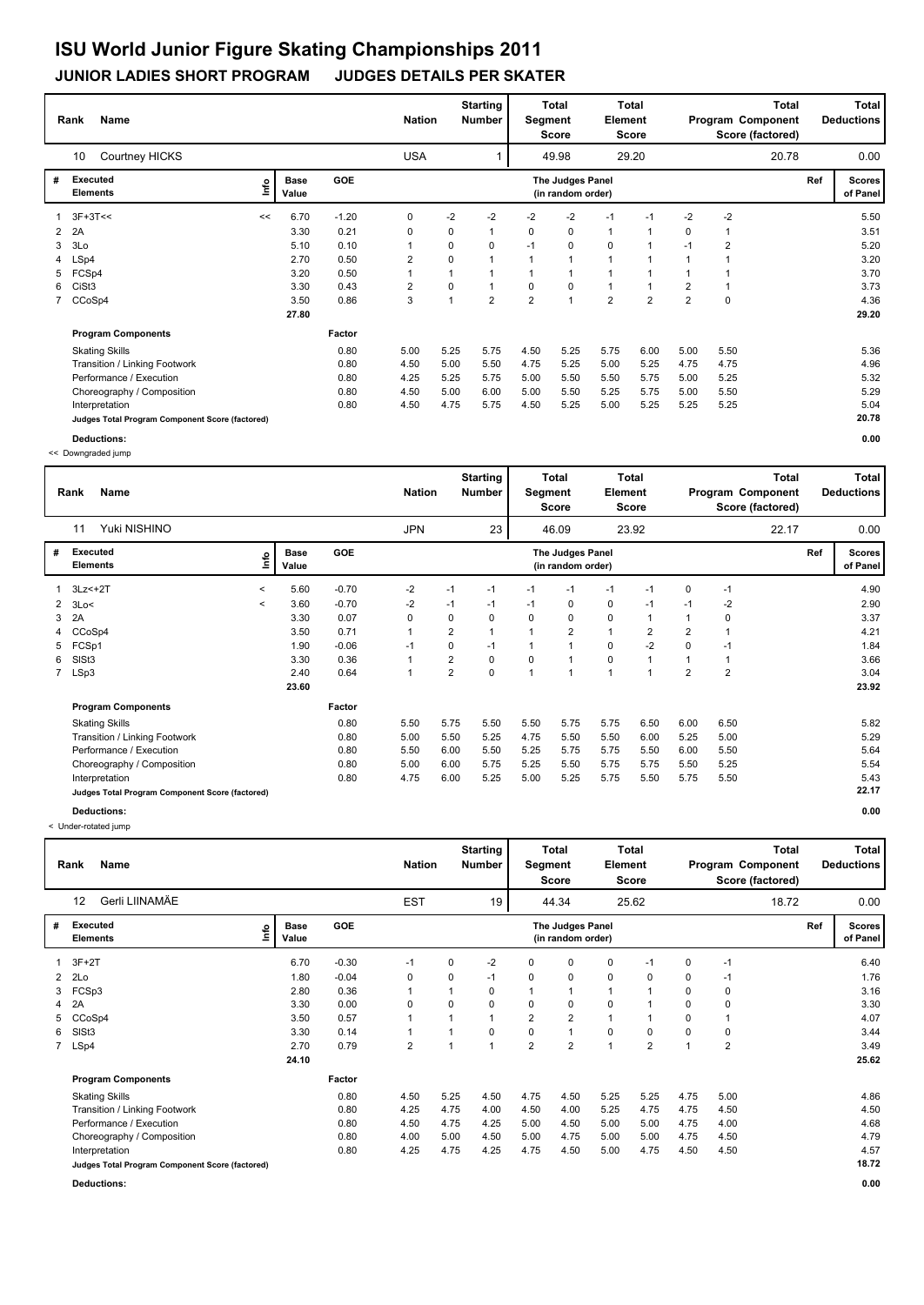#### **Rank Name Total Nation** Number | Segment Element Program Component Deductions **Total Segment Score Total Element Score Total Score (factored) Starting Number** Isabelle M. OLSSON 6-10 23.60 23.60 **# Executed Elements Base Value GOE Scores The Judges Panel of Panel** 1 6.00 -2.10 -3 -3 -3 -3 -3 -3 -2 -3 -3 **Ref**  3.90 13 **(in random order)** 20.09 3Lz+1T<< <<**Info** 28 | 43.69 23.60 20.09 0.00 2 3Lo 5.10 -0.40 -1 -1 -1 0 -1 0 -2 0 0 4.70 3 2A 3.30 -0.14 0 -1 0 0 0 -1 0 -1 0 3.16 4 FCSp3 2.80 0.14 1 0 0 1 0 1 0 0 0 2.94 5 LSp2 1.90 -0.01 -1 0 0 1 0 0 1 -1 -1 1.89 6 SlSt3 3.30 0.21 0 1 0 1 0 1 1 0 0 3.51 7 CCoSp4 3.50 0.00 0 0 0 1 0 0 0 0 0 3.50  **25.90 Program Components**  Skating Skills 5.50 5.00 5.75 5.50 5.25 4.75 5.00 4.25 5.25 **Factor** 0.80 5.50 5.00 5.75 5.50 5.25 4.75 5.00 4.25 5.25 5.18 5.18  **23.60** Transition / Linking Footwork 0.80 5.00 4.75 5.25 5.25 5.00 4.50 4.50 4.00 5.00 4.86 Performance / Execution 10.80 5.25 5.00 4.50 5.50 5.25 5.00 4.75 4.00 5.00 5.00 4.96<br>Choreography / Composition 10.80 5.00 4.75 5.25 5.25 5.00 5.25 4.75 4.00 5.25 5.04 5.04 Choreography / Composition 0.80 5.00 4.75 5.25 5.25 5.00 5.25 4.75 4.00 5.25 5.04 5.04<br>
Interpretation 0.80 5.00 5.00 5.25 5.25 5.50 5.00 4.00 5.00 5.00 5.07 5.07 Interpretation 0.80 5.00 5.00 5.25 5.25 5.50 5.00 5.00 4.00 5.00 5.07 **Judges Total Program Component Score (factored) 20.09**

**Deductions: 0.00**

<< Downgraded jump

|              | <b>Name</b><br>Rank                             |                              |         | <b>Nation</b> |      | <b>Starting</b><br>Number | Segment  | <b>Total</b><br><b>Score</b>          | Element | Total<br>Score |      |      | <b>Total</b><br>Program Component<br>Score (factored) |     | <b>Total</b><br><b>Deductions</b> |
|--------------|-------------------------------------------------|------------------------------|---------|---------------|------|---------------------------|----------|---------------------------------------|---------|----------------|------|------|-------------------------------------------------------|-----|-----------------------------------|
|              | Alice GARLISI<br>14                             |                              |         | <b>ITA</b>    |      | 21                        |          | 43.67                                 |         | 23.44          |      |      | 20.23                                                 |     | 0.00                              |
| #            | <b>Executed</b><br><b>Elements</b>              | <b>Base</b><br>١nf٥<br>Value | GOE     |               |      |                           |          | The Judges Panel<br>(in random order) |         |                |      |      |                                                       | Ref | <b>Scores</b><br>of Panel         |
|              | 3Lo                                             | 5.10                         | 0.00    | 0             | 1    | 0                         | 0        | 0                                     | 0       | 0              | 0    | $-1$ |                                                       |     | 5.10                              |
| $\mathbf{2}$ | 1A                                              | 1.10                         | $-0.60$ | -3            | $-3$ | -3                        | -3       | -3                                    | $-3$    | -3             | -2   | -3   |                                                       |     | 0.50                              |
| 3            | FCSp4                                           | 3.20                         | 0.17    | $-1$          |      |                           | 0        |                                       | $-1$    |                | 0    | 0    |                                                       |     | 3.37                              |
|              | $3S+2T$                                         | 5.60                         | 0.20    | 0             |      |                           | 0        | 0                                     | 0       |                | 0    | 0    |                                                       |     | 5.80                              |
|              | CCoSp3                                          | 3.00                         | $-0.01$ | 0             | 1    | 0                         | $-1$     | 0                                     | $-1$    |                | $-2$ | 0    |                                                       |     | 2.99                              |
| 6            | SISt <sub>3</sub>                               | 3.30                         | 0.57    | 2             | 2    | $\overline{2}$            | $\Omega$ | 1                                     | 0       | 1              |      |      |                                                       |     | 3.87                              |
|              | 7 LSp2                                          | 1.90                         | $-0.09$ | $\mathbf{1}$  | 0    | 0                         | $\Omega$ | $\Omega$                              | $-1$    | 0              | $-1$ | $-1$ |                                                       |     | 1.81                              |
|              |                                                 | 23.20                        |         |               |      |                           |          |                                       |         |                |      |      |                                                       |     | 23.44                             |
|              | <b>Program Components</b>                       |                              | Factor  |               |      |                           |          |                                       |         |                |      |      |                                                       |     |                                   |
|              | <b>Skating Skills</b>                           |                              | 0.80    | 5.00          | 6.00 | 4.75                      | 4.00     | 5.25                                  | 5.50    | 4.75           | 6.00 | 4.50 |                                                       |     | 5.11                              |
|              | Transition / Linking Footwork                   |                              | 0.80    | 4.50          | 5.50 | 4.50                      | 4.00     | 5.25                                  | 4.75    | 4.25           | 5.25 | 4.25 |                                                       |     | 4.68                              |
|              | Performance / Execution                         |                              | 0.80    | 4.75          | 6.00 | 5.75                      | 4.25     | 5.50                                  | 5.25    | 4.75           | 5.50 | 4.50 |                                                       |     | 5.14                              |
|              | Choreography / Composition                      |                              | 0.80    | 5.00          | 5.75 | 5.50                      | 4.00     | 5.25                                  | 4.75    | 5.00           | 5.75 | 4.25 |                                                       |     | 5.07                              |
|              | Interpretation                                  |                              | 0.80    | 5.00          | 6.00 | 6.00                      | 4.00     | 5.50                                  | 5.25    | 5.25           | 5.50 | 4.50 |                                                       |     | 5.29                              |
|              | Judges Total Program Component Score (factored) |                              |         |               |      |                           |          |                                       |         |                |      |      |                                                       |     | 20.23                             |
|              |                                                 |                              |         |               |      |                           |          |                                       |         |                |      |      |                                                       |     |                                   |

|    | Rank<br>Name                                    |      |                      |            |                | <b>Nation</b> |                | <b>Starting</b><br><b>Number</b> | Segment  | Total<br>Score                        | Element | Total<br>Score |      |      | <b>Total</b><br>Program Component<br>Score (factored) |     | Total<br><b>Deductions</b> |
|----|-------------------------------------------------|------|----------------------|------------|----------------|---------------|----------------|----------------------------------|----------|---------------------------------------|---------|----------------|------|------|-------------------------------------------------------|-----|----------------------------|
|    | Nicole SCHOTT<br>15                             |      |                      |            |                | <b>GER</b>    |                | 4                                |          | 41.41                                 |         | 23.64          |      |      | 17.77                                                 |     | 0.00                       |
| #  | <b>Executed</b><br><b>Elements</b>              | ١nfo | <b>Base</b><br>Value | <b>GOE</b> |                |               |                |                                  |          | The Judges Panel<br>(in random order) |         |                |      |      |                                                       | Ref | <b>Scores</b><br>of Panel  |
| 1  | 2A                                              |      | 3.30                 | 0.21       | 0              |               | 0              | 0                                | 0        |                                       | 1       | 1              |      | $-1$ |                                                       |     | 3.51                       |
| 2  | $3T+2T$                                         |      | 5.50                 | 0.30       | $\mathbf 1$    |               | 0              |                                  |          | 0                                     | 0       | 0              |      | 0    |                                                       |     | 5.80                       |
| 3  | FCSp4                                           |      | 3.20                 | $-0.26$    | 0              |               | 0              | $-1$                             | $-2$     | 0                                     | $-1$    | $-1$           | $-1$ | $-2$ |                                                       |     | 2.94                       |
|    | 4 2Lo                                           |      | 1.80                 | 0.04       | $\overline{ }$ |               | 0              | $\Omega$                         | $-1$     | $\mathbf 0$                           | 0       | 0              |      | 0    |                                                       |     | 1.84                       |
| 5. | CCoSp3                                          |      | 3.00                 | 0.21       |                |               |                |                                  | 0        |                                       | 0       | 0              | 0    | 0    |                                                       |     | 3.21                       |
| 6  | SISt3                                           |      | 3.30                 | 0.14       | $\mathbf{1}$   |               | 1              |                                  | $\Omega$ | 0                                     | 0       | 0              | 0    | 0    |                                                       |     | 3.44                       |
|    | 7 LSp3                                          |      | 2.40                 | 0.50       | $\overline{2}$ |               | $\overline{ }$ |                                  |          | $\overline{1}$                        | 0       | 1              |      | и    |                                                       |     | 2.90                       |
|    |                                                 |      | 22.50                |            |                |               |                |                                  |          |                                       |         |                |      |      |                                                       |     | 23.64                      |
|    | <b>Program Components</b>                       |      |                      | Factor     |                |               |                |                                  |          |                                       |         |                |      |      |                                                       |     |                            |
|    | <b>Skating Skills</b>                           |      |                      | 0.80       | 4.75           |               | 4.25           | 4.50                             | 4.50     | 5.00                                  | 4.75    | 3.75           | 4.00 | 4.25 |                                                       |     | 4.43                       |
|    | Transition / Linking Footwork                   |      |                      | 0.80       | 4.50           |               | 4.25           | 4.25                             | 4.50     | 4.75                                  | 4.50    | 3.50           | 3.50 | 4.00 |                                                       |     | 4.21                       |
|    | Performance / Execution                         |      |                      | 0.80       | 5.00           |               | 4.50           | 4.75                             | 4.75     | 5.25                                  | 4.75    | 4.00           | 3.25 | 4.00 |                                                       |     | 4.54                       |
|    | Choreography / Composition                      |      |                      | 0.80       | 4.50           |               | 4.50           | 4.50                             | 5.00     | 5.50                                  | 4.75    | 4.00           | 3.25 | 4.00 |                                                       |     | 4.46                       |
|    | Interpretation                                  |      |                      | 0.80       | 4.75           |               | 4.50           | 4.75                             | 4.75     | 5.00                                  | 5.00    | 4.25           | 3.25 | 4.00 |                                                       |     | 4.57                       |
|    | Judges Total Program Component Score (factored) |      |                      |            |                |               |                |                                  |          |                                       |         |                |      |      |                                                       |     | 17.77                      |
|    | Deductions:                                     |      |                      |            |                |               |                |                                  |          |                                       |         |                |      |      |                                                       |     | 0.00                       |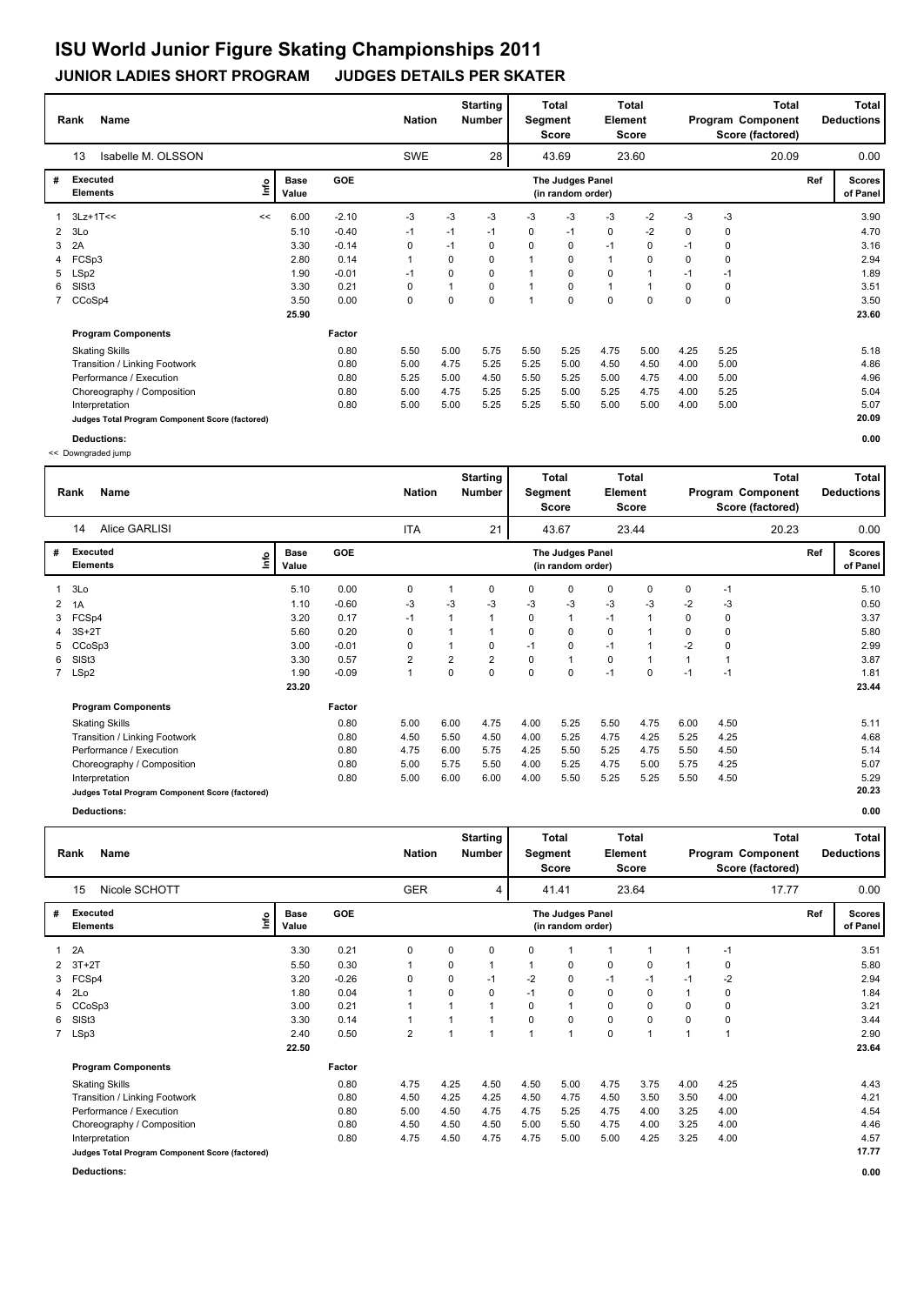#### **Rank Name Total Nation** Number | Segment Element Program Component Deductions **Total Segment Score Total Element Score Total Score (factored) Starting Number** Romy BÜHLER 32.20 **# Executed Elements Base Value GOE Scores The Judges Panel of Panel** 1 3T+2T 5.50 0.30 0 1 0 1 0 0 **Ref**  5.80 16 **(in random order)** 19.20 3T+2T **Info** 18 41.40 23.20 19.20 -1.00 2 3Lo< < 3.60 -2.10 -3 -3 -3 -3 -3 -3 -3 -3 -3 1.50 3 LSp4 2.70 0.10 1 1 -1 0 -1 1 0 0 0 2.80 4 2A 3.30 0.00 0 0 0 1 0 0 0 0 0 3.30 5 FCSp3 2.80 0.20 1 1 0 -1 1 -1 1 -1 1 3.00 6 CiSt2 2.30 0.57 0 2 1 1 1 2 2 0 1 2.87 7 CCoSp4 3.50 0.43 1 1 0 1 1 3.93  **23.70 Program Components**  Skating Skills 5.00 4.75 4.75 5.00 5.25 4.75 4.75 5.00 4.50 **Factor** 0.80 4.86  **23.20** Transition / Linking Footwork 0.80 5.00 4.50 4.00 4.25 4.75 4.50 4.50 4.25 4.25 4.43 Performance / Execution 10.80 5.00 5.00 5.00 4.00 4.75 5.50 5.00 4.75 4.75 4.75 4.75 4.86<br>Choreography / Composition 10.80 5.25 4.50 5.25 4.50 5.25 5.00 5.00 4.75 4.25 4.89 Choreography / Composition 0.80 5.25 4.50 5.25 4.50 5.25 5.00 5.00 4.75 4.25 4.89<br>
1.080 5.25 4.75 5.00 5.25 4.75 5.00 5.25 4.50 4.50 4.96 Interpretation 0.80 5.25 5.00 5.25 4.75 5.00 5.00 5.25 4.50 4.50 4.96 **Judges Total Program Component Score (factored) 19.20 Deductions:** Falls: -1.00 **-1.00**

|    | <b>Name</b><br>Rank                             |                          |                      |         | <b>Nation</b> |              | <b>Starting</b><br><b>Number</b> | Segment  | <b>Total</b><br>Score                 | Element | Total<br>Score |      |             | Total<br>Program Component<br>Score (factored) |     | <b>Total</b><br><b>Deductions</b> |
|----|-------------------------------------------------|--------------------------|----------------------|---------|---------------|--------------|----------------------------------|----------|---------------------------------------|---------|----------------|------|-------------|------------------------------------------------|-----|-----------------------------------|
|    | Patricia GLESCIC<br>17                          |                          |                      |         | <b>SLO</b>    |              | 20                               |          | 41.39                                 |         | 23.10          |      |             | 18.29                                          |     | 0.00                              |
| #  | Executed<br><b>Elements</b>                     | ۴۵                       | <b>Base</b><br>Value | GOE     |               |              |                                  |          | The Judges Panel<br>(in random order) |         |                |      |             |                                                | Ref | <b>Scores</b><br>of Panel         |
|    | 3Lo                                             |                          | 5.10                 | $-0.30$ | $-1$          | 0            | $-1$                             | $\Omega$ | 0                                     | $-1$    | $\Omega$       | 0    | $-2$        |                                                |     | 4.80                              |
| 2  | $3T+2T$                                         |                          | 5.50                 | $-0.10$ | 0             | 0            | 0                                | -1       | 0                                     | 0       | $-1$           | 0    | $-1$        |                                                |     | 5.40                              |
| 3  | 2A<                                             | $\overline{\phantom{a}}$ | 2.30                 | $-0.64$ | $-1$          | $-1$         | $-1$                             | $-1$     | $-1$                                  | $-2$    | $-1$           | $-2$ | $-2$        |                                                |     | 1.66                              |
|    | CiSt <sub>2</sub>                               |                          | 2.30                 | 0.07    | $\Omega$      | 0            | $\Omega$                         | $\Omega$ | $\overline{1}$                        | 0       | 0              | 0    | $\mathbf 1$ |                                                |     | 2.37                              |
| 5. | FCSp3                                           |                          | 2.80                 | 0.14    |               | 0            | $-1$                             |          | $\overline{1}$                        | 0       | 0              | 0    | 0           |                                                |     | 2.94                              |
| 6  | CCoSp3                                          |                          | 3.00                 | 0.03    |               | 0            | $-1$                             | 0        | $\overline{1}$                        | 0       | 0              | $-1$ | 0           |                                                |     | 3.03                              |
|    | 7 LSp3                                          |                          | 2.40                 | 0.50    |               | $\mathbf{1}$ | $\mathbf{1}$                     | 1        | $\overline{2}$                        | 1       |                | 0    |             |                                                |     | 2.90                              |
|    |                                                 |                          | 23.40                |         |               |              |                                  |          |                                       |         |                |      |             |                                                |     | 23.10                             |
|    | <b>Program Components</b>                       |                          |                      | Factor  |               |              |                                  |          |                                       |         |                |      |             |                                                |     |                                   |
|    | <b>Skating Skills</b>                           |                          |                      | 0.80    | 5.25          | 5.00         | 4.75                             | 4.75     | 4.25                                  | 5.25    | 4.25           | 5.00 | 4.50        |                                                |     | 4.79                              |
|    | Transition / Linking Footwork                   |                          |                      | 0.80    | 5.00          | 5.00         | 4.00                             | 4.00     | 4.00                                  | 4.75    | 4.00           | 4.50 | 4.25        |                                                |     | 4.36                              |
|    | Performance / Execution                         |                          |                      | 0.80    | 5.00          | 4.75         | 4.25                             | 4.75     | 5.00                                  | 4.00    | 4.25           | 4.75 | 4.75        |                                                |     | 4.64                              |
|    | Choreography / Composition                      |                          |                      | 0.80    | 5.00          | 4.75         | 4.00                             | 4.25     | 4.50                                  | 5.25    | 4.00           | 4.75 | 4.50        |                                                |     | 4.54                              |
|    | Interpretation                                  |                          |                      | 0.80    | 5.25          | 4.75         | 4.00                             | 4.50     | 4.50                                  | 5.00    | 4.00           | 4.50 | 4.50        |                                                |     | 4.54                              |
|    | Judges Total Program Component Score (factored) |                          |                      |         |               |              |                                  |          |                                       |         |                |      |             |                                                |     | 18.29                             |
|    | Deductions:                                     |                          |                      |         |               |              |                                  |          |                                       |         |                |      |             |                                                |     | 0.00                              |

 <sup>&</sup>lt; Under-rotated jump

|                | Name<br>Rank                                    |                              |            | <b>Nation</b> |      | <b>Starting</b><br>Number | Segment                 | <b>Total</b><br>Score                 | Element        | Total<br><b>Score</b> |             |             | Total<br>Program Component<br>Score (factored) |     | Total<br><b>Deductions</b> |
|----------------|-------------------------------------------------|------------------------------|------------|---------------|------|---------------------------|-------------------------|---------------------------------------|----------------|-----------------------|-------------|-------------|------------------------------------------------|-----|----------------------------|
|                | <b>Ira VANNUT</b><br>18                         |                              |            | <b>BEL</b>    |      | 24                        |                         | 41.12                                 |                | 22.49                 |             |             | 18.63                                          |     | 0.00                       |
| #              | <b>Executed</b><br><b>Elements</b>              | <b>Base</b><br>Lnfo<br>Value | <b>GOE</b> |               |      |                           |                         | The Judges Panel<br>(in random order) |                |                       |             |             |                                                | Ref | <b>Scores</b><br>of Panel  |
|                | $3Lz + 2T$                                      | 7.40                         | $-1.40$    | $-2$          | $-2$ | $-2$                      | $-2$                    | $-2$                                  | $-2$           | $-2$                  | $-2$        | $-3$        |                                                |     | 6.00                       |
| $\overline{2}$ | 1Lo                                             | 0.50                         | $-0.30$    | -3            | -3   | $-3$                      | $-3$                    | $-3$                                  | $-3$           | $-3$                  | $-3$        | $-3$        |                                                |     | 0.20                       |
| 3              | LSp4                                            | 2.70                         | $-0.17$    | 0             | $-2$ | 0                         | 0                       | 0                                     | $\mathbf 0$    | $-2$                  | $-2$        |             |                                                |     | 2.53                       |
| 4              | SISt <sub>3</sub>                               | 3.30                         | 0.14       |               | 0    | 0                         | $\Omega$                | $\mathbf 0$                           |                | $\Omega$              | $\mathbf 0$ |             |                                                |     | 3.44                       |
| 5              | 2A                                              | 3.30                         | 0.29       |               | 0    | 0                         | $\Omega$                |                                       |                | 0                     |             |             |                                                |     | 3.59                       |
| 6              | FCSp3                                           | 2.80                         | 0.14       |               | 0    | $-1$                      | $\overline{A}$          | 0                                     | $\mathbf 0$    | 0                     | 0           |             |                                                |     | 2.94                       |
|                | CCoSp4                                          | 3.50                         | 0.29       | 1             | 0    | $\overline{1}$            | $\overline{\mathbf{A}}$ | $\overline{1}$                        | $\overline{1}$ | 0                     | $\mathbf 0$ | $\mathbf 0$ |                                                |     | 3.79                       |
|                |                                                 | 23.50                        |            |               |      |                           |                         |                                       |                |                       |             |             |                                                |     | 22.49                      |
|                | <b>Program Components</b>                       |                              | Factor     |               |      |                           |                         |                                       |                |                       |             |             |                                                |     |                            |
|                | <b>Skating Skills</b>                           |                              | 0.80       | 4.75          | 5.00 | 4.50                      | 5.00                    | 5.50                                  | 4.75           | 5.00                  | 4.50        | 5.25        |                                                |     | 4.89                       |
|                | Transition / Linking Footwork                   |                              | 0.80       | 4.50          | 4.25 | 4.00                      | 4.50                    | 5.25                                  | 4.50           | 5.00                  | 4.25        | 4.75        |                                                |     | 4.54                       |
|                | Performance / Execution                         |                              | 0.80       | 5.00          | 4.50 | 4.50                      | 4.50                    | 5.50                                  | 4.50           | 4.00                  | 4.25        | 4.50        |                                                |     | 4.54                       |
|                | Choreography / Composition                      |                              | 0.80       | 5.25          | 4.75 | 4.50                      | 4.50                    | 5.50                                  | 4.25           | 4.50                  | 4.25        | 5.25        |                                                |     | 4.71                       |
|                | Interpretation                                  |                              | 0.80       | 5.00          | 4.50 | 4.75                      | 4.25                    | 5.50                                  | 4.25           | 4.25                  | 4.50        | 5.00        |                                                |     | 4.61                       |
|                | Judges Total Program Component Score (factored) |                              |            |               |      |                           |                         |                                       |                |                       |             |             |                                                |     | 18.63                      |
|                | Deductions:                                     |                              |            |               |      |                           |                         |                                       |                |                       |             |             |                                                |     | 0.00                       |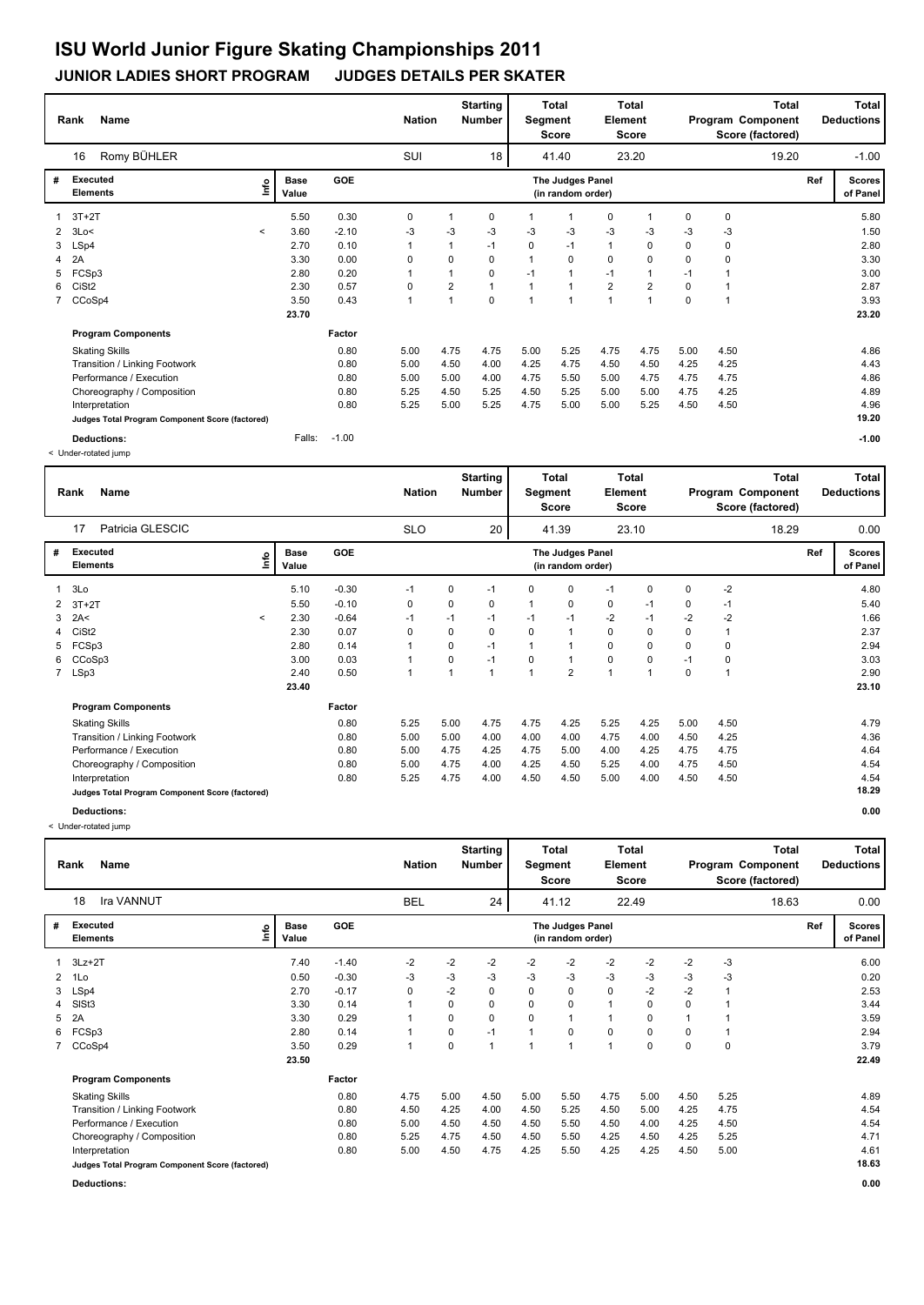#### **Rank Name Total Nation** Number | Segment Element Program Component Deductions **Total Segment Score Total Element Score Total Score (factored) Starting Number** Monika SIMANCIKOVA SVK 39.71 22.86 **# Executed Elements Base Value GOE Scores The Judges Panel of Panel** 1 5.10 -2.10 -3 -3 -3 -3 -3 -3 -3 -3 -3 **Ref**  3.00 19 **(in random order)** 18.85 3Lo **Info** 17 39.71 22.86 18.85 -2.00 2 3S+2T 5.60 0.30 1 0 0 0 0 1 1 1 0 5.90 3 CCoSp4 3.50 0.36 2 1 0 0 1 1 1 1 0 3.86 4 2A< < 2.30 -1.50 -3 -3 -3 -3 -3 -3 -3 -3 -3 0.80 5 FCSp3 2.80 0.00 1 0 0 0 0 0 0 0 -1 2.80 6 LSp4 2.70 0.43 2 1 1 1 1 1 1 -1 0 3.13 7 SlSt3 3.30 0.07 2 0 0 0 0 1 0 -1 0 3.37  **25.30 Program Components**  Skating Skills 5.50 5.00 4.75 4.25 4.75 4.75 4.75 5.00 5.25 **Factor** 0.80 5.50 5.00 4.75 4.75 4.75 4.75 4.75 5.00 5.25 4.89  **22.86** Transition / Linking Footwork 0.80 5.50 4.75 4.50 4.00 4.75 4.50 4.25 4.50 4.50 4.54 Performance / Execution 10.80 5.00 5.25 4.75 4.75 4.25 4.50 5.00 4.50 4.50 5.00 4.50 4.64 4.64 4.64 4.64 6.64<br>Choreography / Composition 10.80 6.00 4.75 4.75 4.75 5.25 5.25 4.25 4.25 4.75 4.79 Choreography / Composition 0.80 6.00 4.75 4.75 4.75 5.25 5.25 4.25 4.25 4.75 4.79 4.79<br>
0.80 6.00 4.75 5.00 4.50 5.00 4.75 5.00 4.75 4.50 4.00 4.50 4.70 4.71 10.80 6.00 4.75 5.00 4.75 5.00 4.75 4.50 4.00 4.50 5.00 4.71 4.71 4.50 4.71 4.71 4.71 4.71 4.71 4.71 **Judges Total Program Component Score (factored) 18.85 Deductions:** Falls: -2.00 **-2.00**

< Under-rotated jump

|   | Name<br>Rank                                    |                      |         | <b>Nation</b> |              | <b>Starting</b><br>Number | Segment  | Total<br>Score                        | Element     | Total<br><b>Score</b> |      |          | <b>Total</b><br>Program Component<br>Score (factored) |     | <b>Total</b><br><b>Deductions</b> |
|---|-------------------------------------------------|----------------------|---------|---------------|--------------|---------------------------|----------|---------------------------------------|-------------|-----------------------|------|----------|-------------------------------------------------------|-----|-----------------------------------|
|   | Victoria HUEBLER<br>20                          |                      |         | <b>AUT</b>    |              | 12                        |          | 39.69                                 |             | 22.20                 |      |          | 17.49                                                 |     | 0.00                              |
| # | Executed<br>١nfo<br><b>Elements</b>             | <b>Base</b><br>Value | GOE     |               |              |                           |          | The Judges Panel<br>(in random order) |             |                       |      |          |                                                       | Ref | <b>Scores</b><br>of Panel         |
|   | $3F+2T$                                         | 6.70                 | 0.00    | 0             | $-1$         | 0                         | 0        | 0                                     | 0           | $\Omega$              | 0    | $\Omega$ |                                                       |     | 6.70                              |
| 2 | 2Lo                                             | 1.80                 | $-0.13$ | $-2$          | $-2$         | 0                         | 0        | 0                                     | 0           | $-1$                  | 0    |          |                                                       |     | 1.67                              |
| 3 | FCSp4                                           | 3.20                 | 0.29    | 0             | $\mathbf{1}$ | 1                         |          | 1                                     | 0           | 0                     |      | 0        |                                                       |     | 3.49                              |
| 4 | 2A                                              | 3.30                 | $-0.29$ | $-1$          | $-1$         | $-1$                      | $-1$     | 0                                     | 0           | 0                     | $-1$ | 0        |                                                       |     | 3.01                              |
| 5 | LSp2                                            | 1.90                 | $-0.51$ | $-2$          | $-2$         | $-2$                      | $-1$     | $-2$                                  | $-1$        | $-2$                  | $-1$ | $-2$     |                                                       |     | 1.39                              |
| 6 | SISt <sub>2</sub>                               | 2.30                 | 0.00    | 0             | 0            | 0                         | 0        | 0                                     | $\mathbf 0$ | 0                     | 0    | 0        |                                                       |     | 2.30                              |
|   | 7 CCoSp4                                        | 3.50                 | 0.14    | 0             | 0            | $\overline{1}$            | $\Omega$ | 1                                     | 1           | $\Omega$              | 0    | $\Omega$ |                                                       |     | 3.64                              |
|   |                                                 | 22.70                |         |               |              |                           |          |                                       |             |                       |      |          |                                                       |     | 22.20                             |
|   | <b>Program Components</b>                       |                      | Factor  |               |              |                           |          |                                       |             |                       |      |          |                                                       |     |                                   |
|   | <b>Skating Skills</b>                           |                      | 0.80    | 4.50          | 4.00         | 4.75                      | 4.25     | 3.75                                  | 4.25        | 4.50                  | 4.00 | 4.75     |                                                       |     | 4.32                              |
|   | Transition / Linking Footwork                   |                      | 0.80    | 4.25          | 3.25         | 4.75                      | 4.00     | 4.00                                  | 4.50        | 4.50                  | 3.75 | 4.75     |                                                       |     | 4.25                              |
|   | Performance / Execution                         |                      | 0.80    | 4.50          | 3.50         | 5.00                      | 4.50     | 4.25                                  | 4.75        | 4.75                  | 4.00 | 4.75     |                                                       |     | 4.50                              |
|   | Choreography / Composition                      |                      | 0.80    | 4.75          | 3.75         | 5.00                      | 4.25     | 4.00                                  | 4.75        | 4.75                  | 3.75 | 4.75     |                                                       |     | 4.43                              |
|   | Interpretation                                  |                      | 0.80    | 4.50          | 3.75         | 5.00                      | 4.75     | 4.00                                  | 4.50        | 4.50                  | 3.75 | 4.50     |                                                       |     | 4.36                              |
|   | Judges Total Program Component Score (factored) |                      |         |               |              |                           |          |                                       |             |                       |      |          |                                                       |     | 17.49                             |
|   |                                                 |                      |         |               |              |                           |          |                                       |             |                       |      |          |                                                       |     |                                   |

|   | <b>Name</b><br>Rank                             |      |                      |         | <b>Nation</b> |             | <b>Starting</b><br><b>Number</b> | Segment  | <b>Total</b><br>Score                 | Element     | <b>Total</b><br>Score |      |             | <b>Total</b><br>Program Component<br>Score (factored) |     | Total<br><b>Deductions</b> |
|---|-------------------------------------------------|------|----------------------|---------|---------------|-------------|----------------------------------|----------|---------------------------------------|-------------|-----------------------|------|-------------|-------------------------------------------------------|-----|----------------------------|
|   | Juulia TURKKILA<br>21                           |      |                      |         | <b>FIN</b>    |             | $\overline{7}$                   |          | 39.54                                 |             | 20.99                 |      |             | 18.55                                                 |     | 0.00                       |
| # | Executed<br><b>Elements</b>                     | ١nfo | <b>Base</b><br>Value | GOE     |               |             |                                  |          | The Judges Panel<br>(in random order) |             |                       |      |             |                                                       | Ref | <b>Scores</b><br>of Panel  |
| 1 | 3T+2T                                           |      | 5.50                 | $-1.40$ | $-2$          | $-2$        | $-2$                             | $-2$     | $-2$                                  | $-2$        | $-2$                  | $-2$ | $-2$        |                                                       |     | 4.10                       |
|   | $2$ $2$ Lo                                      |      | 1.80                 | 0.26    | 1             |             |                                  |          | $\mathbf{1}$                          | 0           |                       | 2    | 0           |                                                       |     | 2.06                       |
|   | 3 FCSp4                                         |      | 3.20                 | $-0.09$ | $-1$          | 0           | $-1$                             | 0        | 0                                     | 0           | 0                     | 0    | $-1$        |                                                       |     | 3.11                       |
| 4 | 2A                                              |      | 3.30                 | 0.07    | 0             | 0           | $\Omega$                         | $\Omega$ | 0                                     | 0           |                       |      | 0           |                                                       |     | 3.37                       |
| 5 | CCoSp4                                          |      | 3.50                 | 0.36    | 2             |             | 0                                |          | 0                                     | 0           |                       |      |             |                                                       |     | 3.86                       |
| 6 | CiSt <sub>2</sub>                               |      | 2.30                 | 0.29    | 1             |             | $\Omega$                         | $\Omega$ | $\mathbf{1}$                          | 0           | 0                     |      |             |                                                       |     | 2.59                       |
|   | 7 LSp2                                          |      | 1.90                 | 0.00    | 0             | $\mathbf 0$ | $-1$                             | 0        | $\mathbf 0$                           | $\mathbf 0$ | 0                     |      | $\mathbf 0$ |                                                       |     | 1.90                       |
|   |                                                 |      | 21.50                |         |               |             |                                  |          |                                       |             |                       |      |             |                                                       |     | 20.99                      |
|   | <b>Program Components</b>                       |      |                      | Factor  |               |             |                                  |          |                                       |             |                       |      |             |                                                       |     |                            |
|   | <b>Skating Skills</b>                           |      |                      | 0.80    | 4.75          | 5.00        | 4.75                             | 4.00     | 4.25                                  | 4.50        | 4.50                  | 4.75 | 4.25        |                                                       |     | 4.54                       |
|   | Transition / Linking Footwork                   |      |                      | 0.80    | 4.25          | 5.00        | 4.50                             | 4.00     | 4.00                                  | 4.00        | 4.25                  | 5.25 | 4.50        |                                                       |     | 4.36                       |
|   | Performance / Execution                         |      |                      | 0.80    | 4.75          | 5.50        | 5.00                             | 4.25     | 4.25                                  | 4.50        | 5.00                  | 5.00 | 4.75        |                                                       |     | 4.75                       |
|   | Choreography / Composition                      |      |                      | 0.80    | 5.00          | 5.50        | 4.75                             | 4.25     | 4.00                                  | 4.50        | 5.00                  | 5.50 | 4.50        |                                                       |     | 4.79                       |
|   | Interpretation                                  |      |                      | 0.80    | 4.75          | 5.50        | 4.75                             | 4.00     | 4.25                                  | 4.50        | 5.00                  | 5.50 | 4.50        |                                                       |     | 4.75                       |
|   | Judges Total Program Component Score (factored) |      |                      |         |               |             |                                  |          |                                       |             |                       |      |             |                                                       |     | 18.55                      |
|   | <b>Deductions:</b>                              |      |                      |         |               |             |                                  |          |                                       |             |                       |      |             |                                                       |     | 0.00                       |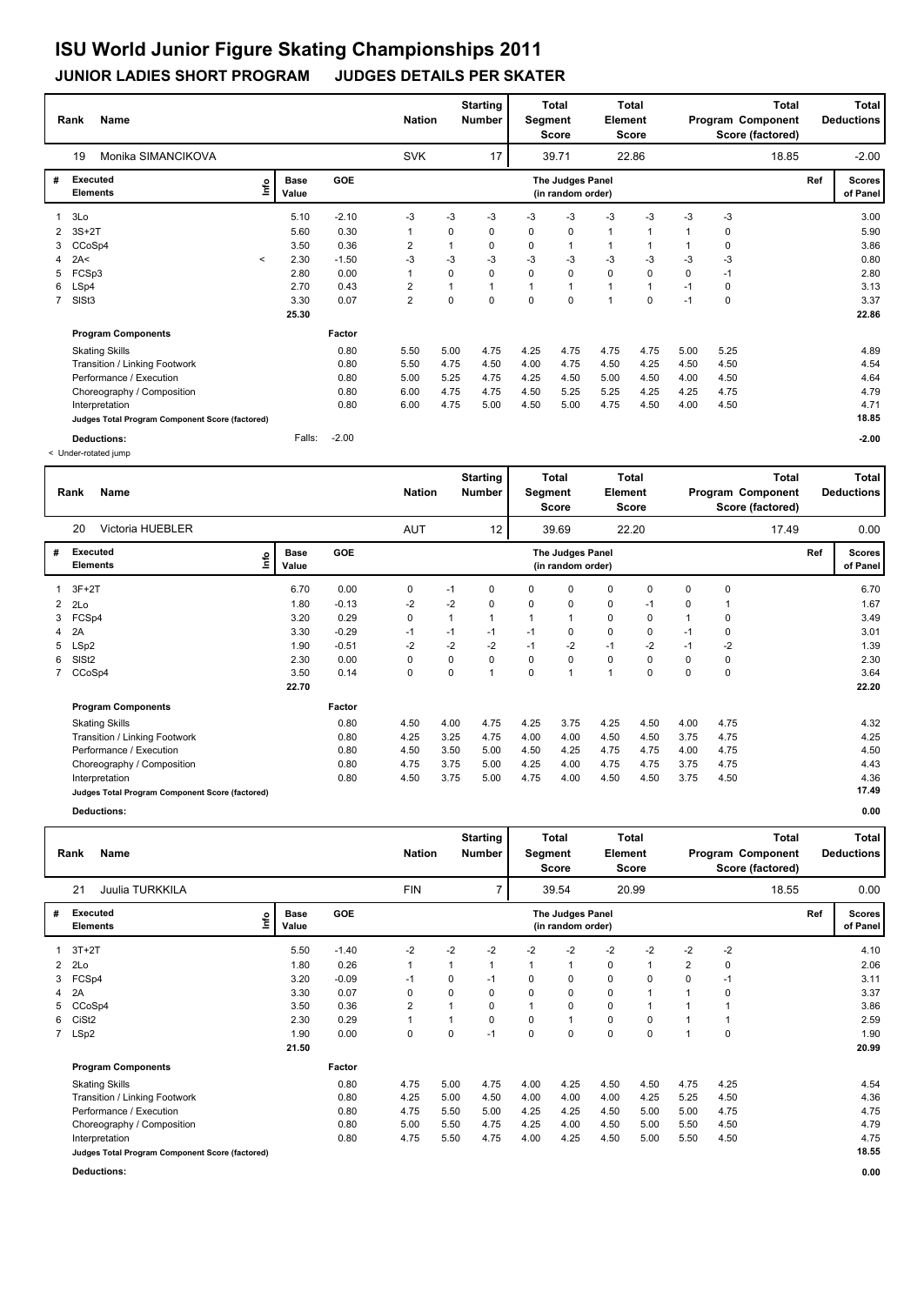#### **Rank Name Total Nation** Number | Segment Element Program Component Deductions **Total Segment Score Total Element Score Total Score (factored) Starting Number** Isabel DRESCHER GER 38.62 20.45 **# Executed Elements Base Value GOE Scores The Judges Panel of Panel** 1 5.50 0.30 1 0 1 0 0 1 0 0 1 **Ref**  5.80 22 **(in random order)** 18.17 3T+2T **Info** 13 | 38.62 20.45 18.17 0.00 2 2Lo 1.80 0.00 0 0 1 -1 0 1 0 -1 0 1.80 3 FCSp2 2.30 0.00 0 0 0 0 0 0 0 -1 1 2.30 4 2A 3.30 0.21 1 0 1 1 0 1 0 0 0 3.51 5 CCoSp4 3.50 0.07 0 0 0 1 0 0 0 0 1 3.57 6 CiSt1 1.80 0.21 0 0 0 1 0 0 1 1 1 2.01 7 LSp1 1.50 -0.04 -1 -1 0 0 0 0 0 0 0 1.46  **19.70 Program Components**  Skating Skills 5.25 4.50 4.25 5.00 4.50 4.75 4.50 5.00 4.75 **Factor** 0.80 4.71  **20.45** Transition / Linking Footwork 0.80 4.75 4.00 4.00 4.50 4.50 4.00 4.00 4.25 4.25 4.21 Performance / Execution 10.80 4.75 4.75 4.75 4.75 4.75 4.75 4.75 4.90 5.00 5.00 4.61<br>Choreography / Composition 10.80 5.00 4.25 4.50 4.75 5.00 4.50 4.25 5.00 4.50 4.64 Choreography / Composition 0.80 5.00 4.25 4.50 4.75 5.00 4.50 4.50 4.50 4.50 4.64<br>
0.80 4.75 4.00 4.25 5.00 4.25 4.25 5.25 4.50 4.54 Interpretation 0.80 4.75 4.00 4.25 4.75 5.00 4.25 4.25 5.25 4.50 4.54 **Judges Total Program Component Score (factored) 18.17**

**Deductions: 0.00**

|   | <b>Name</b><br>Rank                             |                          |                      |         | <b>Nation</b>  |      | <b>Starting</b><br><b>Number</b> | Segment        | Total<br><b>Score</b>                 | Element        | Total<br><b>Score</b> |                |                | Total<br>Program Component<br>Score (factored) |     | <b>Total</b><br><b>Deductions</b> |
|---|-------------------------------------------------|--------------------------|----------------------|---------|----------------|------|----------------------------------|----------------|---------------------------------------|----------------|-----------------------|----------------|----------------|------------------------------------------------|-----|-----------------------------------|
|   | 23<br><b>Brooklee HAN</b>                       |                          |                      |         | <b>AUS</b>     |      | 10                               |                | 38.28                                 |                | 20.62                 |                |                | 18.66                                          |     | $-1.00$                           |
| # | Executed<br><b>Elements</b>                     | ١n                       | <b>Base</b><br>Value | GOE     |                |      |                                  |                | The Judges Panel<br>(in random order) |                |                       |                |                |                                                | Ref | <b>Scores</b><br>of Panel         |
| 1 | LSp4                                            |                          | 2.70                 | 0.86    |                | 1    | $\overline{2}$                   | $\overline{2}$ | $\overline{2}$                        |                | 2                     | $\overline{2}$ | $\overline{2}$ |                                                |     | 3.56                              |
| 2 | 3Lo<                                            | $\overline{\phantom{a}}$ | 3.60                 | $-2.10$ | -3             | $-3$ | -3                               | $-3$           | $-3$                                  | -3             | $-3$                  | -3             | -3             |                                                |     | 1.50                              |
| 3 | $3S < +2T$                                      | $\overline{\phantom{a}}$ | 4.30                 | $-1.10$ | $-1$           | $-2$ | $-2$                             | $-1$           | $-1$                                  | $-2$           | $-2$                  | $-2$           | $-1$           |                                                |     | 3.20                              |
| 4 | FCSp2                                           |                          | 2.30                 | 0.31    |                | 0    | $\overline{1}$                   | $\overline{1}$ | 1                                     | $-1$           | $\mathbf{1}$          | $-1$           |                |                                                |     | 2.61                              |
| 5 | 2A                                              |                          | 3.30                 | $-0.07$ | 0              | 0    | $\Omega$                         | $\Omega$       | $\Omega$                              | $-1$           | $\Omega$              | $-1$           | 0              |                                                |     | 3.23                              |
| 6 | SISt <sub>2</sub>                               |                          | 2.30                 | 0.43    | 0              | 0    |                                  |                |                                       | 0              | 1                     | 2              | $\overline{2}$ |                                                |     | 2.73                              |
|   | 7 CCoSp4                                        |                          | 3.50                 | 0.29    | $\overline{1}$ | 0    | $\Omega$                         | 1              | 1                                     | $\overline{1}$ | 0                     | $\Omega$       | $\overline{2}$ |                                                |     | 3.79                              |
|   |                                                 |                          | 22.00                |         |                |      |                                  |                |                                       |                |                       |                |                |                                                |     | 20.62                             |
|   | <b>Program Components</b>                       |                          |                      | Factor  |                |      |                                  |                |                                       |                |                       |                |                |                                                |     |                                   |
|   | <b>Skating Skills</b>                           |                          |                      | 0.80    | 4.75           | 5.00 | 4.50                             | 5.00           | 4.00                                  | 4.50           | 5.00                  | 4.75           | 4.50           |                                                |     | 4.71                              |
|   | Transition / Linking Footwork                   |                          |                      | 0.80    | 4.50           | 4.25 | 4.25                             | 5.00           | 4.25                                  | 4.00           | 4.75                  | 4.00           | 4.00           |                                                |     | 4.29                              |
|   | Performance / Execution                         |                          |                      | 0.80    | 4.75           | 4.75 | 5.00                             | 5.25           | 4.50                                  | 3.75           | 5.25                  | 4.75           | 4.25           |                                                |     | 4.75                              |
|   | Choreography / Composition                      |                          |                      | 0.80    | 5.00           | 4.75 | 4.50                             | 5.25           | 4.50                                  | 4.25           | 5.00                  | 4.50           | 4.75           |                                                |     | 4.71                              |
|   | Interpretation                                  |                          |                      | 0.80    | 4.75           | 4.50 | 5.00                             | 5.50           | 4.75                                  | 4.50           | 5.25                  | 4.75           | 5.00           |                                                |     | 4.86                              |
|   | Judges Total Program Component Score (factored) |                          |                      |         |                |      |                                  |                |                                       |                |                       |                |                |                                                |     | 18.66                             |
|   | <b>Deductions:</b>                              |                          | Falls:               | $-1.00$ |                |      |                                  |                |                                       |                |                       |                |                |                                                |     | $-1.00$                           |

< Under-rotated jump

|   | <b>Name</b><br>Rank                             |         |                      |         | <b>Nation</b>  |                | <b>Starting</b><br><b>Number</b> | Segment  | Total<br><b>Score</b>                 | <b>Element</b> | <b>Total</b><br>Score |                |      | Total<br>Program Component<br>Score (factored) |     | Total<br><b>Deductions</b> |
|---|-------------------------------------------------|---------|----------------------|---------|----------------|----------------|----------------------------------|----------|---------------------------------------|----------------|-----------------------|----------------|------|------------------------------------------------|-----|----------------------------|
|   | Ho Jung LEE<br>24                               |         |                      |         | <b>KOR</b>     |                | 14                               |          | 38.12                                 |                | 19.83                 |                |      | 18.29                                          |     | 0.00                       |
| # | <b>Executed</b><br><b>Elements</b>              | lnfo    | <b>Base</b><br>Value | GOE     |                |                |                                  |          | The Judges Panel<br>(in random order) |                |                       |                |      |                                                | Ref | <b>Scores</b><br>of Panel  |
|   | $3T+2T2$                                        | $\prec$ | 5.10                 | $-2.00$ | $-2$           | $-3$           | -3                               | $-2$     | $-3$                                  | $-3$           | $-3$                  | $-3$           | $-3$ |                                                |     | 3.10                       |
|   | $2$ $2$ Lo                                      |         | 1.80                 | $-0.21$ | $-1$           | 0              | 0                                | $-1$     | $-3$                                  | 0              | $-2$                  | $-1$           | 1    |                                                |     | 1.59                       |
| 3 | 2A                                              |         | 3.30                 | $-0.43$ | $-1$           | $-1$           | 0                                | $-1$     | $-1$                                  | $-1$           | $-1$                  | $-1$           | 0    |                                                |     | 2.87                       |
|   | 4 FCSp2                                         |         | 2.30                 | $-0.09$ | $-1$           |                | 0                                | $\Omega$ | 0                                     | 0              | $-1$                  | $-1$           | 0    |                                                |     | 2.21                       |
| 5 | SISt <sub>3</sub>                               |         | 3.30                 | 0.21    | 0              |                | 0                                | 0        | $\mathbf{1}$                          | 1              |                       | 0              | 0    |                                                |     | 3.51                       |
|   | 6 CCoSp3                                        |         | 3.00                 | 0.14    | 1              | 0              | 0                                | 0        | $\mathbf 0$                           | 1              |                       | 0              | 0    |                                                |     | 3.14                       |
|   | 7 LSp4                                          |         | 2.70                 | 0.71    | $\overline{2}$ | $\overline{2}$ | 1                                | 1        | $\overline{1}$                        | $\overline{2}$ | 1                     | $\overline{2}$ | 1    |                                                |     | 3.41                       |
|   |                                                 |         | 21.50                |         |                |                |                                  |          |                                       |                |                       |                |      |                                                |     | 19.83                      |
|   | <b>Program Components</b>                       |         |                      | Factor  |                |                |                                  |          |                                       |                |                       |                |      |                                                |     |                            |
|   | <b>Skating Skills</b>                           |         |                      | 0.80    | 4.75           | 5.00           | 4.75                             | 4.25     | 4.00                                  | 4.75           | 5.00                  | 4.75           | 5.25 |                                                |     | 4.75                       |
|   | Transition / Linking Footwork                   |         |                      | 0.80    | 4.25           | 4.50           | 4.50                             | 4.00     | 4.00                                  | 4.50           | 4.75                  | 4.25           | 4.50 |                                                |     | 4.36                       |
|   | Performance / Execution                         |         |                      | 0.80    | 4.50           | 5.00           | 4.75                             | 4.50     | 4.25                                  | 4.75           | 5.00                  | 4.00           | 5.00 |                                                |     | 4.68                       |
|   | Choreography / Composition                      |         |                      | 0.80    | 4.75           | 4.75           | 4.75                             | 4.25     | 4.00                                  | 4.25           | 5.25                  | 4.50           | 5.00 |                                                |     | 4.61                       |
|   | Interpretation                                  |         |                      | 0.80    | 4.25           | 4.75           | 5.00                             | 4.00     | 4.25                                  | 4.00           | 5.25                  | 4.25           | 4.75 |                                                |     | 4.46                       |
|   | Judges Total Program Component Score (factored) |         |                      |         |                |                |                                  |          |                                       |                |                       |                |      |                                                |     | 18.29                      |
|   | <b>Deductions:</b>                              |         |                      |         |                |                |                                  |          |                                       |                |                       |                |      |                                                |     | 0.00                       |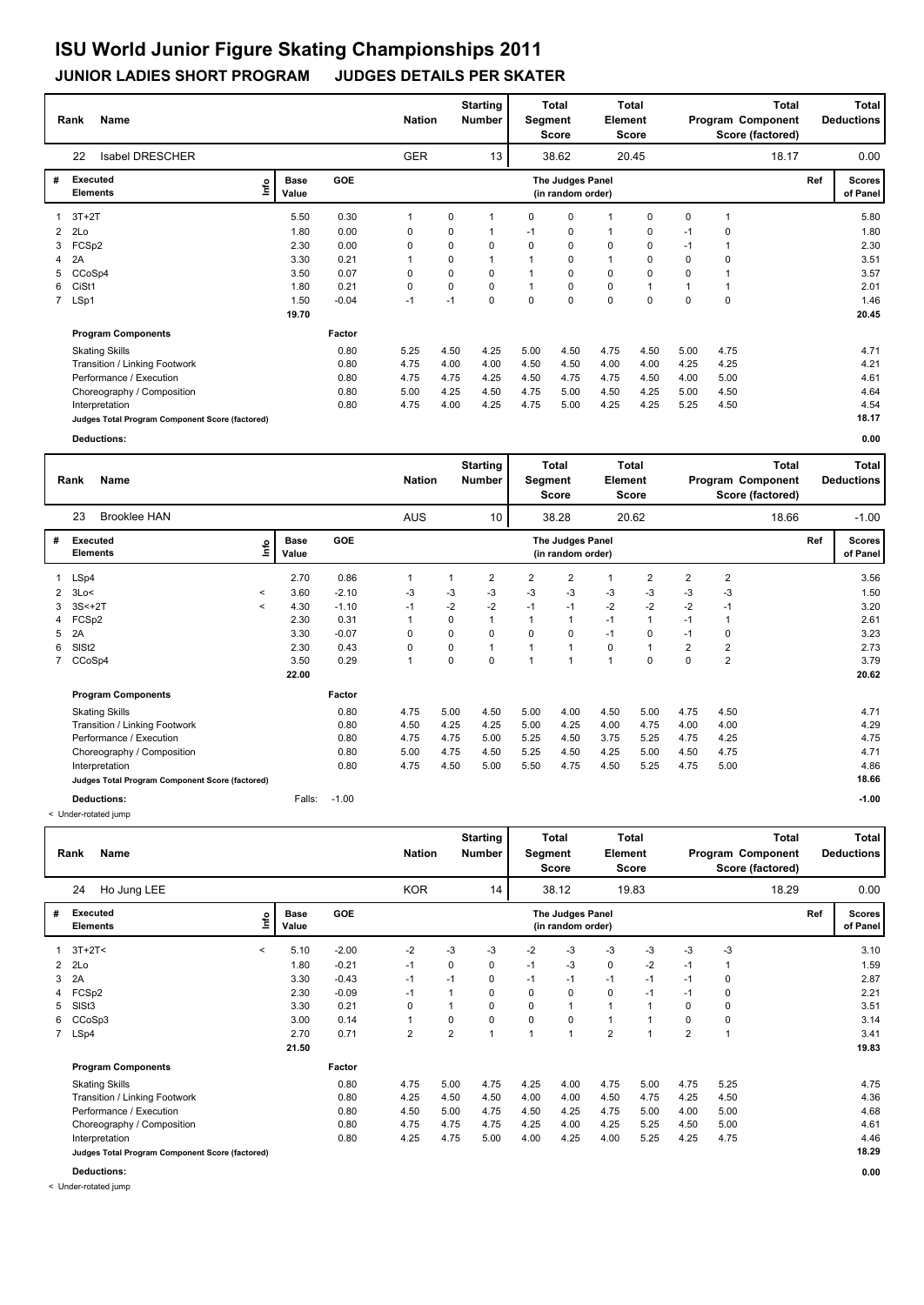### **JUNIOR LADIES SHORT PROGRAM JUDGES DETAILS PER SKATER**

|             | <b>Name</b><br>Rank                             |      |                      |         |                | <b>Nation</b> |             | <b>Starting</b><br><b>Number</b> | Segment        | Total<br><b>Score</b>                 | Element      | <b>Total</b><br>Score |                |                | <b>Total</b><br>Program Component<br>Score (factored) |     | Total<br><b>Deductions</b> |
|-------------|-------------------------------------------------|------|----------------------|---------|----------------|---------------|-------------|----------------------------------|----------------|---------------------------------------|--------------|-----------------------|----------------|----------------|-------------------------------------------------------|-----|----------------------------|
|             | 25<br>Alexandra NAJARRO                         |      |                      |         |                | CAN           |             | 6                                |                | 37.04                                 |              | 19.69                 |                |                | 18.35                                                 |     | $-1.00$                    |
| #           | Executed<br><b>Elements</b>                     | lnfo | <b>Base</b><br>Value | GOE     |                |               |             |                                  |                | The Judges Panel<br>(in random order) |              |                       |                |                |                                                       | Ref | <b>Scores</b><br>of Panel  |
|             | $3T+2T$                                         |      | 5.50                 | 0.30    | 0              |               | 0           | $\mathbf{1}$                     | 0              | $\mathbf 1$                           | $\mathbf{1}$ | 0                     |                | $\mathbf 0$    |                                                       |     | 5.80                       |
|             | $2 \t3Lo <<$                                    | <<   | 1.80                 | $-0.90$ | $-3$           |               | $-3$        | $-3$                             | $-3$           | $-3$                                  | $-3$         | -3                    | -3             | -3             |                                                       |     | 0.90                       |
| 3           | LSp2                                            |      | 1.90                 | $-0.09$ | $-1$           |               | $-2$        | 0                                | $\Omega$       | $\mathbf 0$                           | $-1$         | $\mathbf 0$           | $\Omega$       | $\mathbf 0$    |                                                       |     | 1.81                       |
| 4           | 2A                                              |      | 3.30                 | 0.21    | 0              |               | 0           | 1                                | $\Omega$       | 1                                     | 0            |                       |                | 0              |                                                       |     | 3.51                       |
| 5           | FCSp2                                           |      | 2.30                 | 0.36    | 1              |               | $\mathbf 0$ | 0                                |                | $\mathbf{1}$                          | $\mathbf{1}$ | $-1$                  |                | $\overline{1}$ |                                                       |     | 2.66                       |
| 6           | SISt <sub>2</sub>                               |      | 2.30                 | 0.00    | 0              |               | $-1$        | 0                                | 0              | 0                                     | $\mathbf{1}$ | 0                     | $\Omega$       | 0              |                                                       |     | 2.30                       |
| $7^{\circ}$ | CCoSp2                                          |      | 2.50                 | 0.21    | $\overline{1}$ |               | 0           | 0                                | $\overline{1}$ | $\mathbf{1}$                          | $-1$         | $\mathbf 0$           | $\overline{1}$ | 0              |                                                       |     | 2.71                       |
|             |                                                 |      | 19.60                |         |                |               |             |                                  |                |                                       |              |                       |                |                |                                                       |     | 19.69                      |
|             | <b>Program Components</b>                       |      |                      | Factor  |                |               |             |                                  |                |                                       |              |                       |                |                |                                                       |     |                            |
|             | <b>Skating Skills</b>                           |      |                      | 0.80    | 4.25           |               | 4.25        | 5.25                             | 4.50           | 5.25                                  | 4.75         | 4.75                  | 4.75           | 4.25           |                                                       |     | 4.64                       |
|             | Transition / Linking Footwork                   |      |                      | 0.80    | 4.25           |               | 4.00        | 5.00                             | 4.25           | 4.50                                  | 4.75         | 4.50                  | 4.50           | 4.00           |                                                       |     | 4.39                       |
|             | Performance / Execution                         |      |                      | 0.80    | 4.75           |               | 4.00        | 5.25                             | 4.75           | 5.00                                  | 4.50         | 4.75                  | 4.75           | 4.00           |                                                       |     | 4.64                       |
|             | Choreography / Composition                      |      |                      | 0.80    | 4.50           |               | 4.25        | 5.00                             | 4.75           | 4.50                                  | 4.75         | 4.75                  | 5.00           | 4.00           |                                                       |     | 4.64                       |
|             | Interpretation                                  |      |                      | 0.80    | 4.50           |               | 3.75        | 5.25                             | 5.00           | 4.50                                  | 4.75         | 4.75                  | 4.75           | 4.25           |                                                       |     | 4.64                       |
|             | Judges Total Program Component Score (factored) |      |                      |         |                |               |             |                                  |                |                                       |              |                       |                |                |                                                       |     | 18.35                      |
|             | <b>Deductions:</b>                              |      | Falls:               | $-1.00$ |                |               |             |                                  |                |                                       |              |                       |                |                |                                                       |     | $-1.00$                    |

<< Downgraded jump

|              | <b>Name</b><br>Rank                                                                                                                                                                                               |                                                               |                                                               | <b>Nation</b>                        |                                                | <b>Starting</b><br><b>Number</b>                            | Segment                              | <b>Total</b><br><b>Score</b>                 | Element                                                             | <b>Total</b><br><b>Score</b>                       |                                                                |                                      | <b>Total</b><br>Program Component<br>Score (factored) |     | Total<br><b>Deductions</b>                                    |
|--------------|-------------------------------------------------------------------------------------------------------------------------------------------------------------------------------------------------------------------|---------------------------------------------------------------|---------------------------------------------------------------|--------------------------------------|------------------------------------------------|-------------------------------------------------------------|--------------------------------------|----------------------------------------------|---------------------------------------------------------------------|----------------------------------------------------|----------------------------------------------------------------|--------------------------------------|-------------------------------------------------------|-----|---------------------------------------------------------------|
|              | Sila SAYGI<br>26                                                                                                                                                                                                  |                                                               |                                                               | <b>TUR</b>                           |                                                | 30                                                          |                                      | 36.77                                        |                                                                     | 18.00                                              |                                                                |                                      | 18.77                                                 |     | 0.00                                                          |
| #            | Executed<br><b>Elements</b>                                                                                                                                                                                       | <b>Base</b><br>١nfo<br>Value                                  | <b>GOE</b>                                                    |                                      |                                                |                                                             |                                      | The Judges Panel<br>(in random order)        |                                                                     |                                                    |                                                                |                                      |                                                       | Ref | <b>Scores</b><br>of Panel                                     |
| 3<br>5<br>6. | 1 2Lo<br>$2$ $2S+1T$<br>LSp4<br>4 2A<br>FCSp2<br>CiSt <sub>2</sub><br>7 CCoSp4                                                                                                                                    | 1.80<br>1.80<br>2.70<br>3.30<br>2.30<br>2.30<br>3.50<br>17.70 | 0.17<br>$-0.60$<br>$-0.21$<br>0.50<br>$-0.21$<br>0.29<br>0.36 | -3<br>0<br>0<br>0<br>$\mathbf 0$     | 1<br>-3<br>0<br>$\mathbf{1}$<br>$-1$<br>1<br>1 | 0<br>-3<br>0<br>$\mathbf{1}$<br>$-1$<br>0<br>$\overline{1}$ | 0<br>-3<br>$-2$<br>$-1$<br>$\Omega$  | 0<br>$-3$<br>0<br>1<br>$-1$<br>0<br>$\Omega$ | 1<br>$-3$<br>0<br>$\mathbf{1}$<br>0<br>$\mathbf{1}$<br>$\mathbf{1}$ | -3<br>$-1$<br>1<br>$\Omega$<br>1<br>$\overline{ }$ | 0<br>-3<br>$-2$<br>1<br>$-1$<br>$\mathbf{1}$<br>$\overline{ }$ | -3<br>$-2$<br>$-2$<br>0<br>0         |                                                       |     | 1.97<br>1.20<br>2.49<br>3.80<br>2.09<br>2.59<br>3.86<br>18.00 |
|              | <b>Program Components</b><br><b>Skating Skills</b><br>Transition / Linking Footwork<br>Performance / Execution<br>Choreography / Composition<br>Interpretation<br>Judges Total Program Component Score (factored) |                                                               | Factor<br>0.80<br>0.80<br>0.80<br>0.80<br>0.80                | 4.00<br>4.00<br>4.25<br>4.25<br>4.50 | 4.50<br>4.25<br>4.50<br>5.00<br>5.25           | 5.50<br>5.00<br>5.25<br>5.25<br>5.25                        | 5.00<br>4.75<br>4.25<br>5.25<br>5.25 | 3.75<br>4.25<br>4.50<br>4.75<br>4.75         | 4.00<br>4.00<br>5.00<br>4.75<br>5.00                                | 4.75<br>5.00<br>5.25<br>5.25<br>5.25               | 4.75<br>4.50<br>4.75<br>4.50<br>4.75                           | 4.75<br>4.25<br>4.50<br>4.50<br>4.50 |                                                       |     | 4.54<br>4.43<br>4.68<br>4.86<br>4.96<br>18.77                 |

**Deductions: 0.00**

|   | Rank<br>Name                                    |              |                      |            | <b>Nation</b> |      | <b>Starting</b><br><b>Number</b> | Segment | <b>Total</b><br><b>Score</b>          | Element | Total<br><b>Score</b> |      |      | <b>Total</b><br>Program Component<br>Score (factored) |     | Total<br><b>Deductions</b> |
|---|-------------------------------------------------|--------------|----------------------|------------|---------------|------|----------------------------------|---------|---------------------------------------|---------|-----------------------|------|------|-------------------------------------------------------|-----|----------------------------|
|   | 27<br>Alexandra KAMIENIECKI                     |              |                      |            | <b>POL</b>    |      | 3                                |         | 36.71                                 |         | 20.20                 |      |      | 16.51                                                 |     | 0.00                       |
| # | <b>Executed</b><br><b>Elements</b>              | ۴ů           | <b>Base</b><br>Value | <b>GOE</b> |               |      |                                  |         | The Judges Panel<br>(in random order) |         |                       |      |      |                                                       | Ref | <b>Scores</b><br>of Panel  |
|   | $1 \quad 3Lo<$                                  | $\checkmark$ | 3.60                 | $-1.00$    | $-1$          | $-1$ | $-1$                             | $-1$    | $-2$                                  | $-1$    | $-2$                  | $-3$ | $-2$ |                                                       |     | 2.60                       |
|   | 2 3S+2T                                         |              | 5.60                 | $-0.10$    | 0             | 1    | 0                                | 0       | 0                                     | $-1$    | $-1$                  | 0    | 0    |                                                       |     | 5.50                       |
| 3 | LSp1                                            |              | 1.50                 | $-0.60$    | $-2$          | $-2$ | $-2$                             | $-2$    | $-2$                                  | $-2$    | $-2$                  | $-2$ | $-2$ |                                                       |     | 0.90                       |
|   | 4 2A                                            |              | 3.30                 | $-0.07$    | 0             | 1    | 0                                | $-1$    | 0                                     | 0       | 0                     | $-1$ | 0    |                                                       |     | 3.23                       |
| 5 | FCSp2                                           |              | 2.30                 | $-0.04$    | 0             | 0    | 0                                | $-1$    | 0                                     | 0       | 0                     | $-2$ | 0    |                                                       |     | 2.26                       |
| 6 | SISt <sub>2</sub>                               |              | 2.30                 | 0.00       | 0             | 0    | 0                                | 0       | 0                                     | 0       |                       | 0    | 0    |                                                       |     | 2.30                       |
|   | 7 CCoSp4                                        |              | 3.50                 | $-0.09$    | 0             | 0    | 0                                | 0       | $-1$                                  | 0       | $-1$                  | 0    | $-1$ |                                                       |     | 3.41                       |
|   |                                                 |              | 22.10                |            |               |      |                                  |         |                                       |         |                       |      |      |                                                       |     | 20.20                      |
|   | <b>Program Components</b>                       |              |                      | Factor     |               |      |                                  |         |                                       |         |                       |      |      |                                                       |     |                            |
|   | <b>Skating Skills</b>                           |              |                      | 0.80       | 4.50          | 4.25 | 4.25                             | 4.50    | 4.00                                  | 4.00    | 4.00                  | 4.25 | 4.75 |                                                       |     | 4.25                       |
|   | Transition / Linking Footwork                   |              |                      | 0.80       | 4.25          | 3.75 | 3.75                             | 4.25    | 3.75                                  | 3.50    | 4.00                  | 3.50 | 4.50 |                                                       |     | 3.89                       |
|   | Performance / Execution                         |              |                      | 0.80       | 4.50          | 4.00 | 4.00                             | 4.75    | 4.00                                  | 3.75    | 3.75                  | 3.75 | 4.50 |                                                       |     | 4.07                       |
|   | Choreography / Composition                      |              |                      | 0.80       | 4.75          | 4.00 | 4.00                             | 4.50    | 4.00                                  | 4.50    | 3.75                  | 4.00 | 4.75 |                                                       |     | 4.25                       |
|   | Interpretation                                  |              |                      | 0.80       | 4.50          | 4.25 | 4.00                             | 4.50    | 3.75                                  | 4.25    | 4.00                  | 3.75 | 4.75 |                                                       |     | 4.18                       |
|   | Judges Total Program Component Score (factored) |              |                      |            |               |      |                                  |         |                                       |         |                       |      |      |                                                       |     | 16.51                      |
|   |                                                 |              |                      |            |               |      |                                  |         |                                       |         |                       |      |      |                                                       |     |                            |

**Deductions: 0.00**